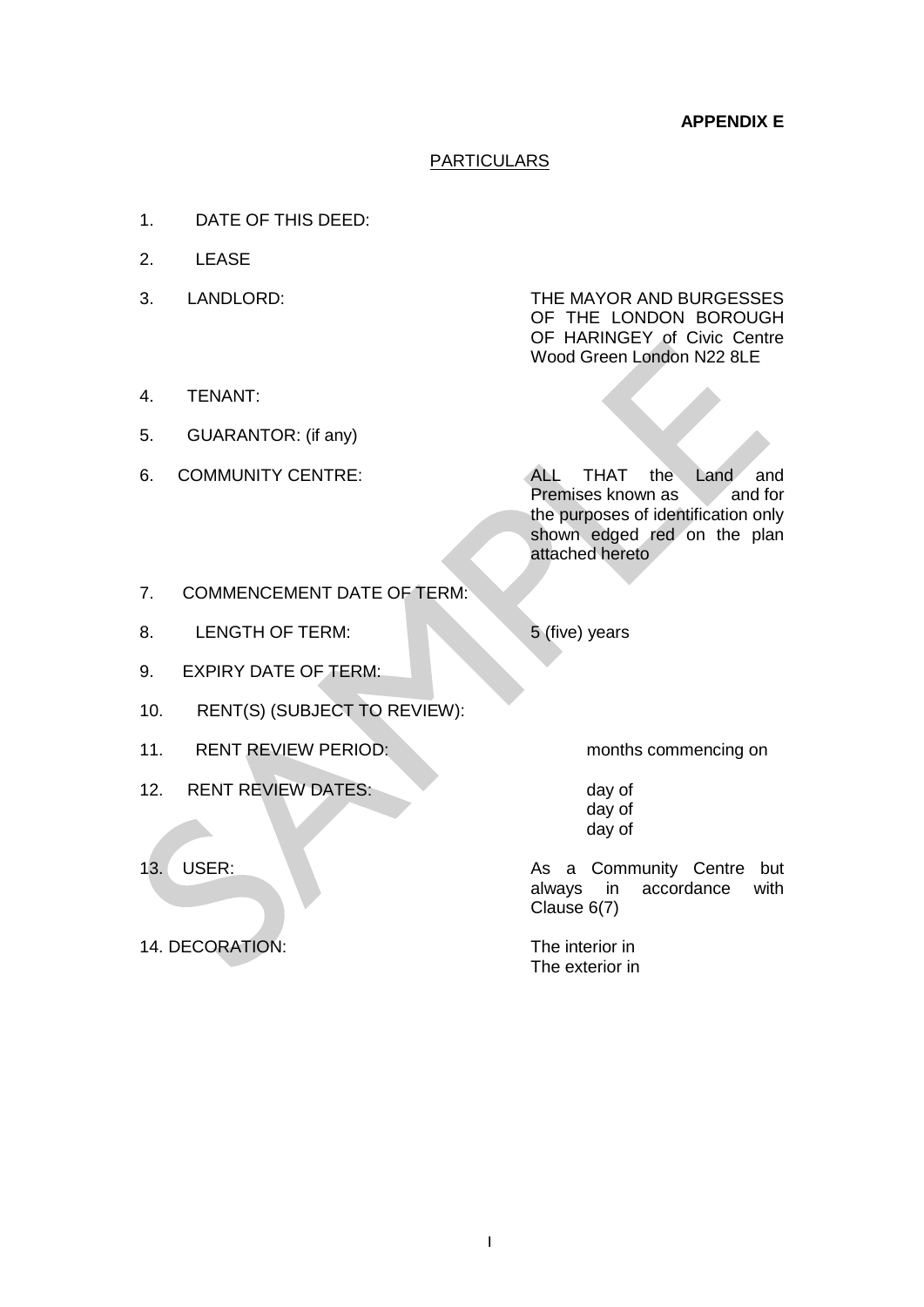THIS LEASE made the date stated in the Particulars  $B E T W E E N$ 

- (1) the Landlord specified in the Particulars ("the Landlord")
- (2) the Tenant specified in the Particulars ("the Tenant")
- (3) the Guarantor (if any) specified in the Particulars ("the Guarantor")

# WITNESSES:

1. DEFINITIONS

IN this Lease the following expressions (where the context so admits) shall have the following meanings:-

| "the Particulars"      | The details on the preceding page headed "Particulars"                                                                                                                                                                                                                                                                                                                                  |
|------------------------|-----------------------------------------------------------------------------------------------------------------------------------------------------------------------------------------------------------------------------------------------------------------------------------------------------------------------------------------------------------------------------------------|
| "the Plan"             | The plan or plans mentioned in the Particulars                                                                                                                                                                                                                                                                                                                                          |
| "the Term"             | The term specified in the Particulars                                                                                                                                                                                                                                                                                                                                                   |
| "the Termination Date" | The date of expiration or sooner determination of the<br>Term                                                                                                                                                                                                                                                                                                                           |
| "the Community Centre" | The whole and every part of the land described in the<br>Particulars together with everything for the time being<br>on the land and/or appurtenant to it but not any<br>advertisements or advertisement hoardings thereon                                                                                                                                                               |
| "Conduit"              | Any conducting medium or other thing within or without<br>the Community Centre by means of which any facility<br>service or matter may pass                                                                                                                                                                                                                                             |
| "Requisite Notice"     | A notice in writing to the Tenant seven days before any<br>entry is made on the Community Centre PROVIDED<br>THAT in the case of an emergency no notice shall be<br>required                                                                                                                                                                                                            |
| "Landlord"             | Shall include the person entitled for the time being to<br>the reversion to this Lease                                                                                                                                                                                                                                                                                                  |
| "Tenant"               | Shall include the Tenant's successors in title and if it is<br>an individual his personal representatives                                                                                                                                                                                                                                                                               |
| "Interest"             | Interest at the rate of Four percentum above the<br>Barclays Bank base rate payable on the date of<br>demand from the date of demand by the Landlord (or if<br>earlier the date at which monies shall have become<br>due or at which the Landlord shall have expended<br>monies in respect of which interest is required under<br>this Lease) until the date of payment to the Landlord |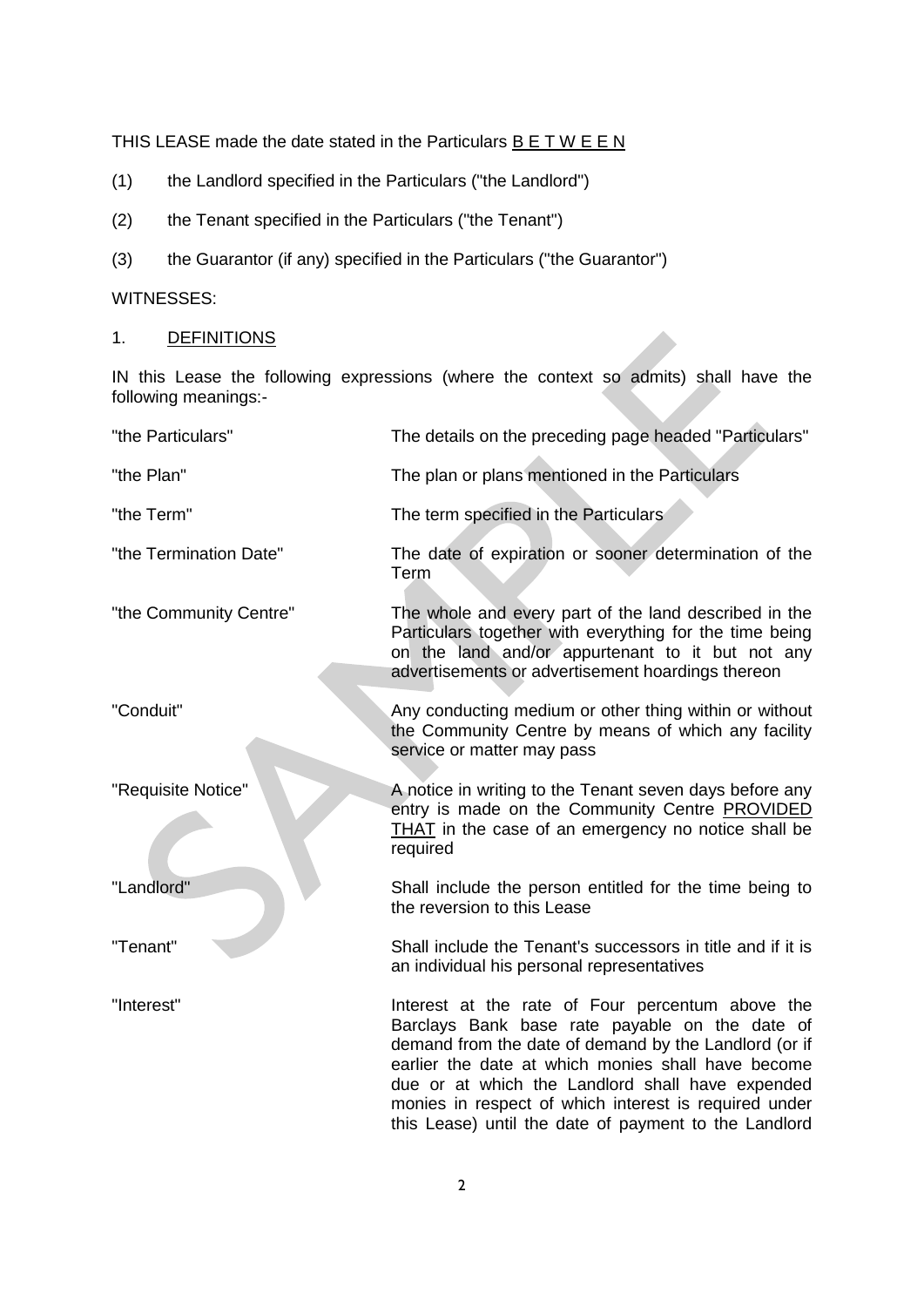compounded with quarterly rests on the usual quarter days

"Act" Shall mean every Act of Parliament (whether specifically named herein or not) which may be relevant to the Community Centre its user or anything on the Community Centre the persons employed or having recourse thereto whether or not in force at the date hereof and shall include any statutory re-enactment or modification thereof and any order regulation directive bye-law rule consent or licence granted or required thereunder or by any Public or local authority or by any court of competent jurisdiction

"the Landlord's Surveyor" Shall mean the Landlord's Surveyor for the time being

"the Landlord's Solicitor" Shall mean the Landlord's Solicitor for the time being

"decorate" Shall mean to paint stain polish impregnate repaper or otherwise properly treat as the case may be all surfaces usually or requiring to be so treated having first prepared such surfaces by stripping burning off stopping and priming as may be necessary and to wash down all washable surfaces and to restore point and make good the brickwork and stonework where necessary and to grain or varnish any parts usually so treated all such decorations to be carried out with good quality materials and where painting is involved with three coats to be applied to the exterior and two coats to the interior

### 2. INTERPRETATION

(1) The details and descriptions appearing in the Particulars shall be included in and form part of the Lease

(2) If there shall be more than one person included in the expression "Tenant" or "Guarantor" the covenants by them shall be joint and several

(3) The expression "the Landlord" shall where the context so admits include any superior landlord and likewise the expression "Lease" includes "Underlease"

(4) Where the Landlord or any other person exercises any rights to enter the Community

Centre under this Lease unless specifically provided herein to the contrary the person exercising such right shall do so in a reasonable manner and will make good any damage caused to the Community Centre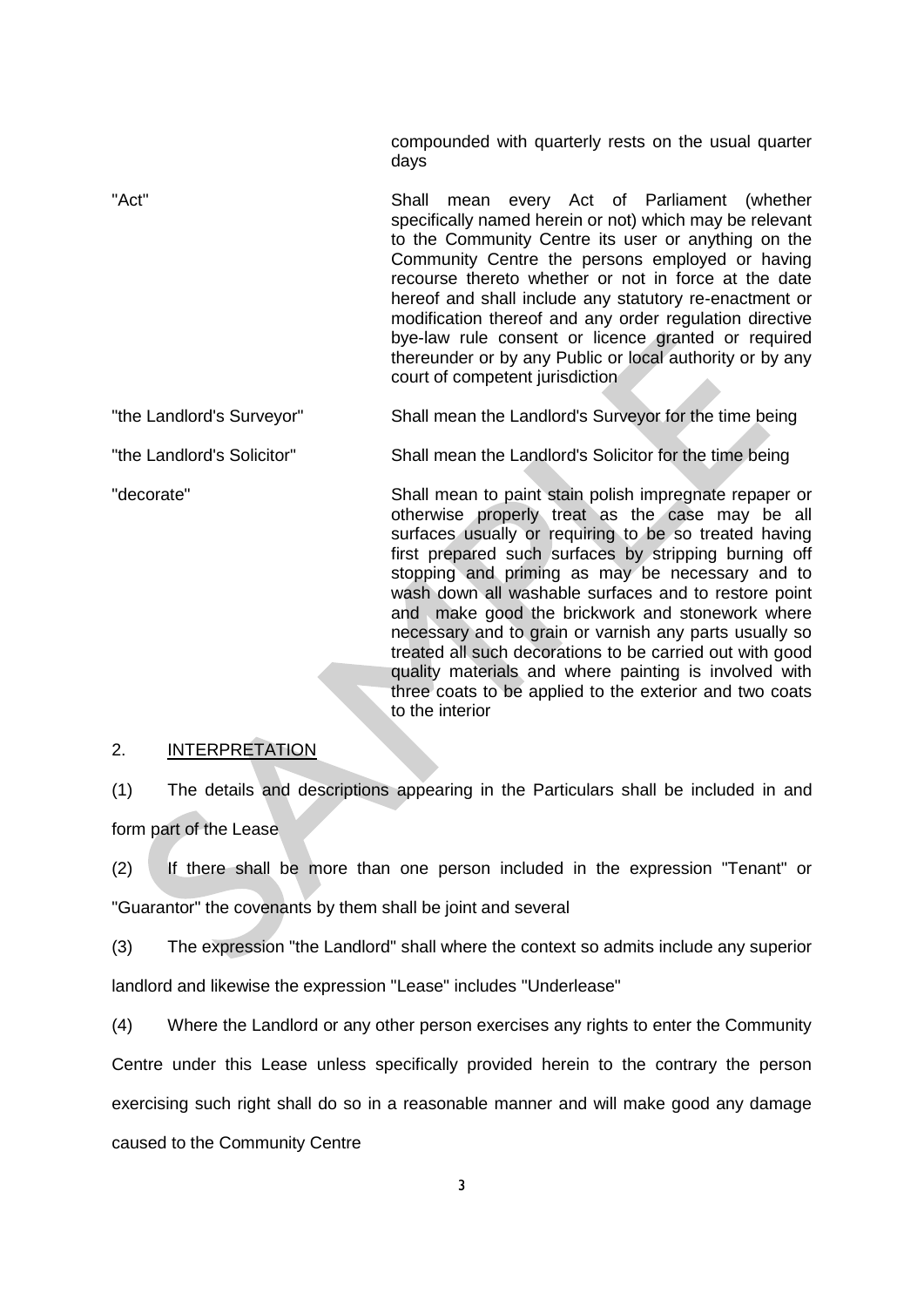(5) Any covenant by the Tenant not to do any act or thing shall be deemed to include an obligation not to permit or suffer such act or thing to be done

### 3. DEMISE

The Landlord DEMISES the Community Centre to the Tenant

## TOGETHER WITH

(1) the fixtures and fittings now in or about the same

(2) the right of way in common with the Landlord and all others having a like right for the Tenant and the Tenant's agents servants and licensees from and to the Community Centre with or without vehicles over the Estate roads and on foot only over the passageways and pathways giving access to and egress from the Community Centre

(3) the right to the free passage of water soil gas and electricity to and from the Community Centre through the Conduits which are now or may within the Term not exceeding eighty years be in upon or under any neighbouring premises owned by the Landlord

# EXCEPT AND RESERVING

(1) The right to the free passage of water soil gas and electricity from and to any neighbouring premises through the Conduits which are now or may hereafter within the Term not exceeding eighty years be in upon or under the Community Centre or which may be subsequently installed or constructed within the like period

(2) The right and liberty for the Landlord and the Landlord's Surveyor agents workmen and others at all times and from time to time upon Requisite Notice to enter into and upon the Community Centre and all parts thereof for the purpose of repairing maintaining altering cleansing examining or testing the Conduits serving the same and to make all connections and disconnections which may be necessary in relation thereto including connection to adjoining premises of the Landlord and for the purpose of carrying out any work or doing any thing whatsoever comprised within the Landlord's obligations hereinafter contained and for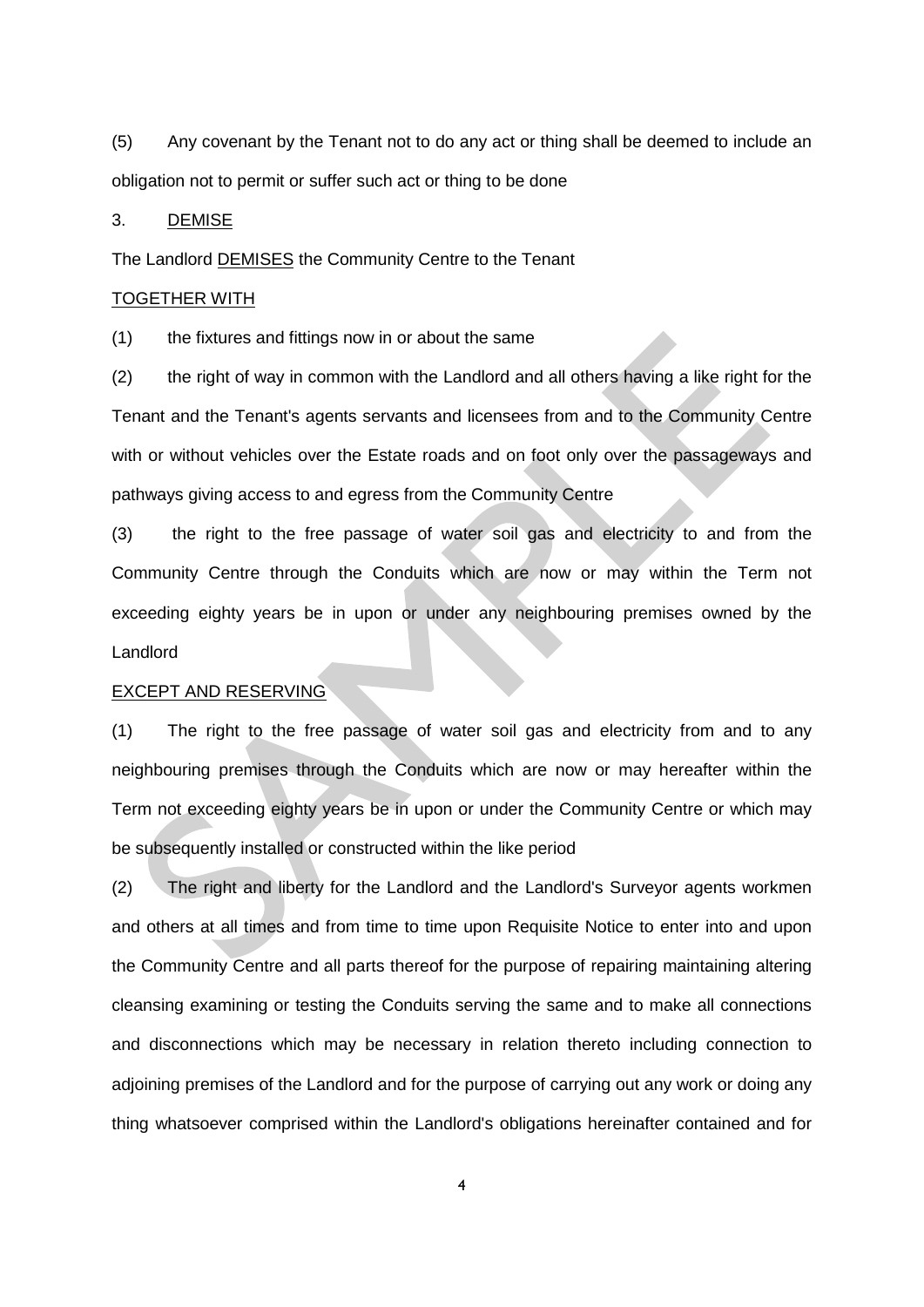the purpose of erecting rebuilding or altering any buildings or structures on the land of the Landlord or the Landlord's tenants adjoining or near to the Community Centre PROVIDED THAT the Landlord shall not be liable to the Tenant in any way in relation to any such work carried out or thing done as aforesaid

(3) All rights of light air support and other easements and rights now or hereafter belonging to or enjoyed by the Community Centre from or over any adjacent or neighbouring land or building but without prejudice to those rights expressly hereinbefore granted to the **Tenant** 

(4) The right to build or rebuild or alter any adjacent or neighbouring land or building in any manner whatsoever and to let the same for any purpose or otherwise deal therewith notwithstanding the light or air to the Community Centre is in any such case thereby diminished or any other liberty easement right or advantage belonging to the Tenant is thereby diminished or prejudicially affected

(5) The right to affix to the exterior of the Community Centre pipes flues scaffolding and other apparatus in connection with the use of adjoining premises PROVIDED THAT the Landlord shall make good all damage caused thereby to the Community Centre but shall not be liable to the Tenant for any inconvenience or otherwise howsoever caused in relation to any such work carried out or thing done as aforesaid

(6) The right to retain any advertisements or advertisement hoardings at present on the Community Centre and to receive the income therefrom and to relet the same from time to time as occasion shall require without making any payment or compensation to the Tenant

4. TERM

The Community Centre are demised for the Term from and including the Commencement Date of the Term to and including the Expiry Date of the Term

#### 5. RENT AND RENT REVIEW AND RENT FREE PERIOD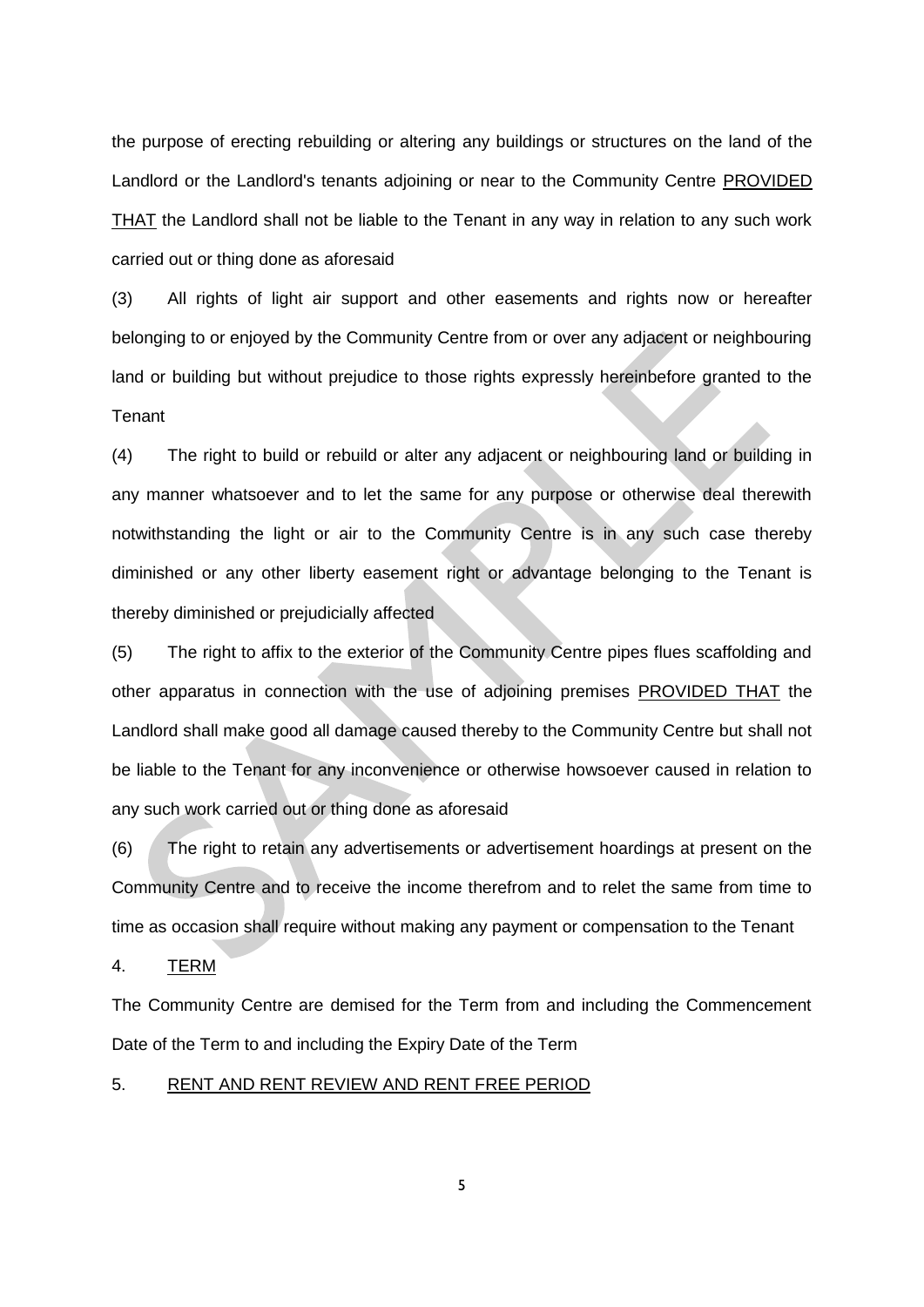(1) The yearly rent is the rent specified in the Particulars and so in proportion for any period less than a year payable by four equal payments in advance on the usual quarter days of which the first payment being the appropriate proportion from the date of commencement of this Lease down to the next ensuing quarter day shall be paid on the date hereof

(2) (a) The rent shall be reviewed in an upward direction only on the Rent Review Dates specified in the Particulars (each Rent Review Date being hereinafter called "the review date") by the Landlord serving on the Tenant notice in writing (hereinafter called "the Landlord's Notice") by the review date stating the sum which in the opinion of the Landlord represents the yearly rent which ought to be paid by the Tenant for the period commencing on the review date

(b) If the rent for the period commencing on the review date (hereinafter called "the new rent") shall not have been agreed between the parties within three months from the service of the Landlord's Notice either party may at any time thereafter refer the matter to a single surveyor with personal knowledge of the area in which the Demised Premises are located appointed by the President for the time being of the Royal Institution of Chartered Surveyors who shall act as an expert whose decision shall be final and binding and whose costs shall be in the award of such Surveyor

(c) The new rent shall be the greater of the market rent at the review date {with the benefit of any subsisting planning permission} that a willing lessee would pay a willing lessor for the Demised Premises let on the terms of this Lease for a term of years equal to the term hereby originally granted and disregarding any restriction upon user or alienation herein contained and on the assumption that the Demised Premises are fit for occupation and use or the rent payable immediately before the relevant review date

#### PROVIDED ALWAYS that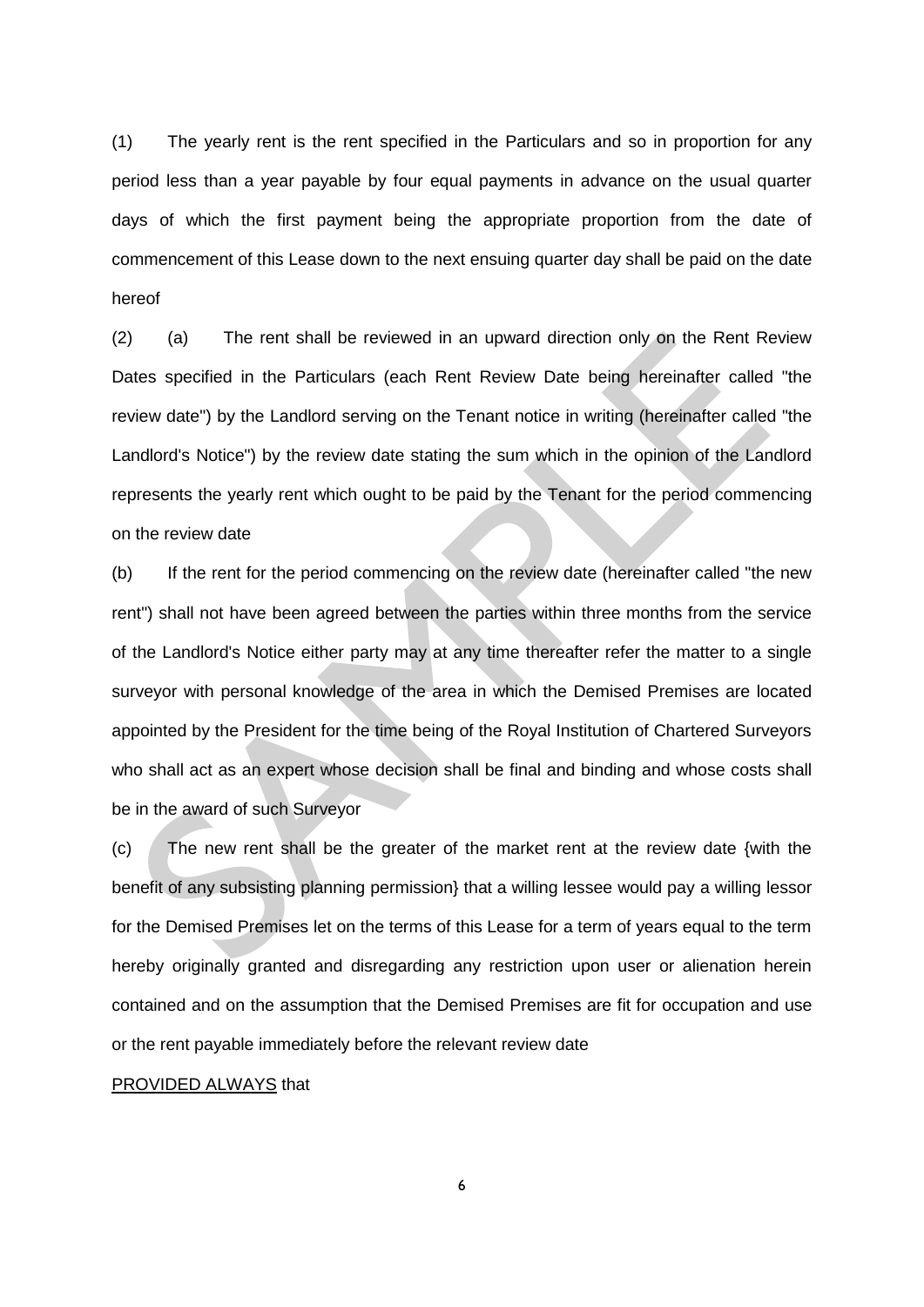(a) if within six weeks after the receipt of the Landlord's Notice (in respect of which period time shall be of the essence) the Tenant shall not have served upon the Landlord a Counter-notice specifying in writing an alternative annual rent as representing the market rent then the Tenant shall be deemed to have agreed that the amount specified in the Landlord's Notice shall be the new rent payable on and after the review date

(b) the right of the Landlord to require an adjustment of rent under this Clause shall not be prejudiced by any failure to give or receive notice or to call for the appointment of a surveyor

(c) notwithstanding that the new rent agreed or determined hereunder is not so agreed or determined until after the review date the new rent shall be substituted for the former rent from the review date and be payable from that date

(d) the parties hereto hereby mutually covenant that as soon as practicable after any reviewed rent has been agreed or otherwise determined they shall at their own expense endorse hereon or attach hereto and on or to the counterpart hereof a memorandum specifying the reviewed rent

(3) Notwithstanding the above provisions of this Clause there shall be a rent free period (if any) specified in the Particulars

#### 6. TENANT'S COVENANTS

The Tenant hereby covenants with the Landlord

(1) Rent

To pay the rent and any reviewed rent as before mentioned on the dates mentioned for payment and by way of Banker=s Order without any deduction or abatement (except as hereinafter specifically provided) provided that so long as the amount of rent which the Tenant is liable to pay is restricted by law the Tenant will in lieu of the rent hereby reserved pay the maximum amount of rent which such restriction may from time to time allow

(2) Outgoings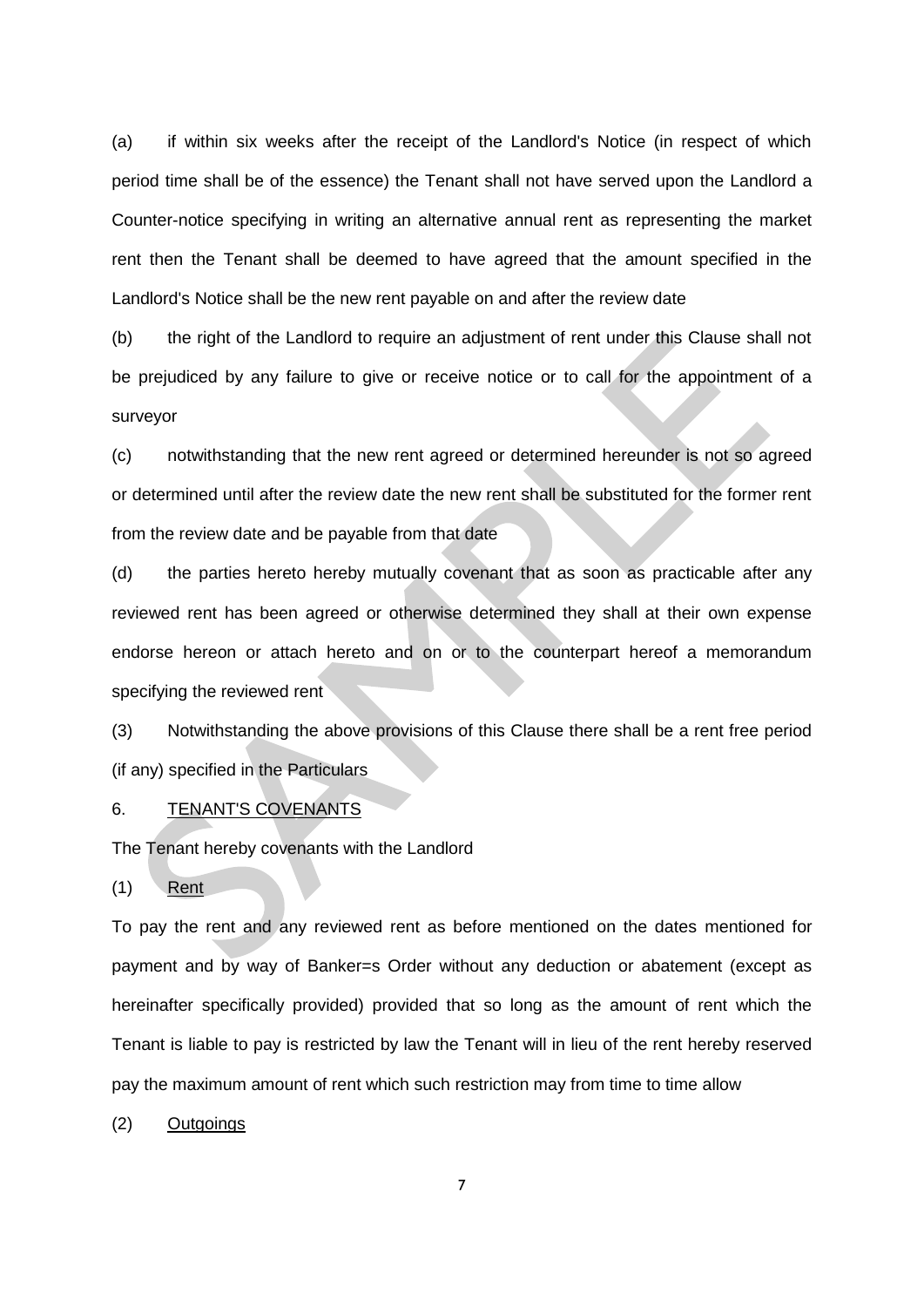To indemnify the Landlord against and to pay all existing and future rates taxes and outgoings payable in respect of the Community Centre and to pay the Value Added Tax on all taxable supplies received by the Tenant and on all taxable supplies received by the Landlord and for which the Tenant is hereby required to pay under or in connection with this Lease (if appropriate)

(3) Insurance

(a) (i) By way of further rent to repay to the Landlord within twenty-one days of a demand being made therefor by the Landlord the sum which the Landlord shall from time to time pay for insuring the Community Centre including fees and rent as more particularly set out in Clause 9(2) hereof including insurance of plate glass windows if any

(ii) To insure in the joint names of the Landlord and the Tenant any plate glass in an insurance office approved by the Landlord and to produce evidence thereof to the Landlord (a) within twenty-one days of the date of this Lease and (b) thereafter from time to time when required to do so by the Landlord

(b) Not to do anything whereby any policy of insurance on the Community Centre may become void or voidable and to comply with the requirements of the Landlord and of the Insurers of the Community Centre PROVIDED THAT in the event of the Community Centre being damaged or destroyed by fire or other of the insured risks and the insurance effected by the Landlord shall have been vitiated or payment of the insurance monies refused in whole or in part in consequence of some act or default on the part of the Tenant or the Tenant's servants employees agents or visitors then the Tenant shall reinstate the same at the Tenant's own expense

(c) All monies payable by the Tenant under this Clause shall be a charge on the Community Centre and recoverable by distress as for rent in arrear

(d) To effect all necessary insurances against Third Party and Public Liability claims and insurance of the Tenant's fixtures and fittings with an insurance company of repute and to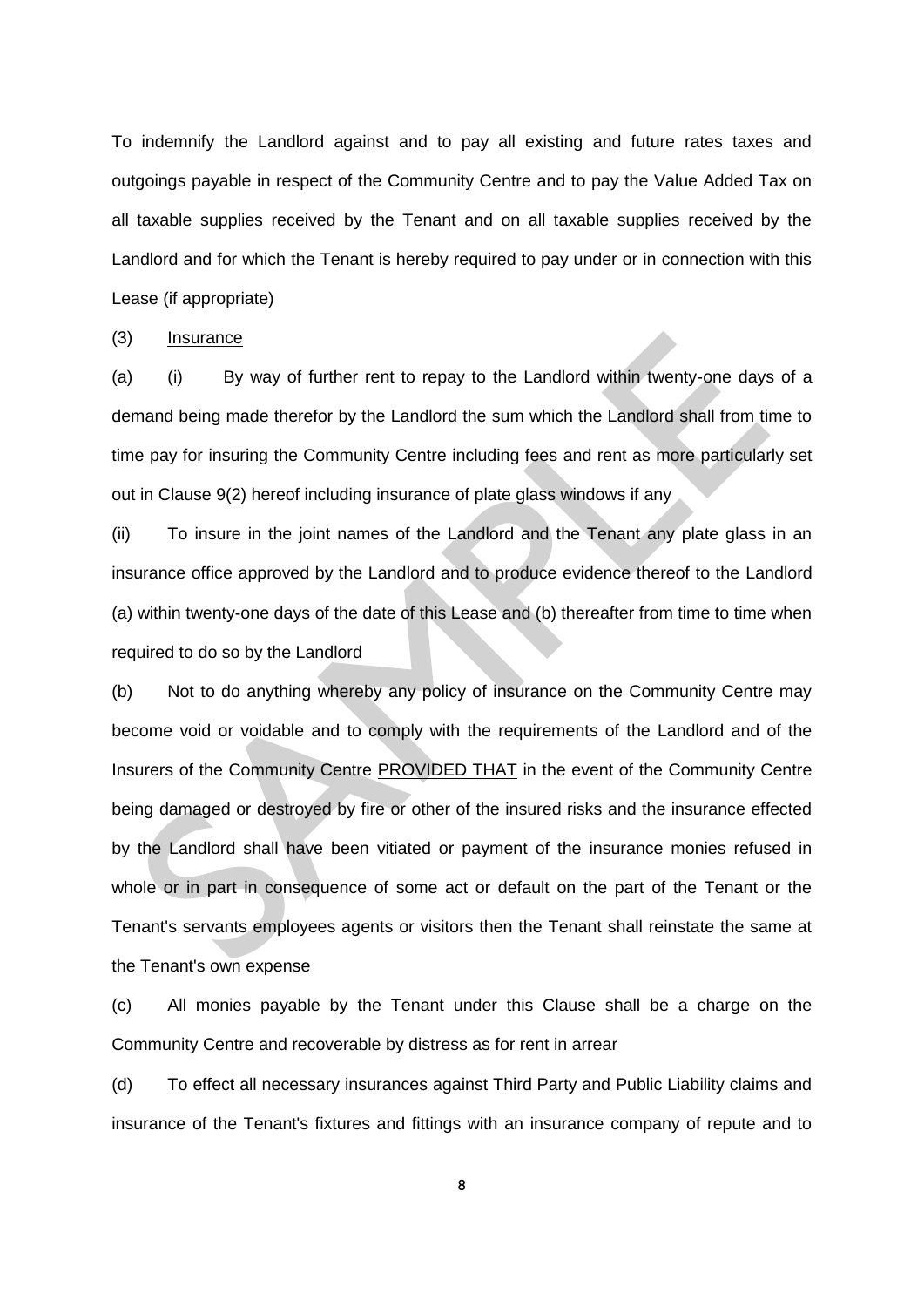indemnify the Landlord against all damages costs claims actions proceedings acts and liability whatsoever arising from the Tenant's occupation of the Community Centre and to produce to the Landlord on demand the policy or policies of any such insurance and the receipt for the last premium payment

## (4) Waste Additions and Alterations

(a) Not to commit any waste on the Community Centre

(b) Not to make any addition to the Community Centre

(c) Not to make any alteration to the Community Centre without the prior written consent of the Landlord which shall not be unreasonably withheld subject to the Tenant first making an application supported by drawings and where appropriate a specification in duplicate and paying the fees of the Landlord and the Landlord's respective professional advisers any consent given by the Landlord under this sub-clause to be conditional upon the Tenant re-instating if the Landlord shall so require the Community Centre to their original condition at the end or sooner determination of the Term such re-instatement being at the Tenant's own expense PROVIDED THAT where such alteration includes the provision of fixtures and fittings they shall not become part of the Community Centre and the Landlord shall be under no obligation to insure the same

#### (5) Repairs

(a) To keep the whole of the Community Centre including all alterations and improvements thereto and all works and services connected therewith clean and in good and substantial repair damage by fire or any other risk insured against by the Landlord excepted unless payment of any insurance money shall be refused either in whole or in part as a result of any act or default of the Tenant and in such condition to deliver up the Community Centre on the Termination Date

(b) To keep clean the windows of the Community Centre both inside and outside

(6) Decoration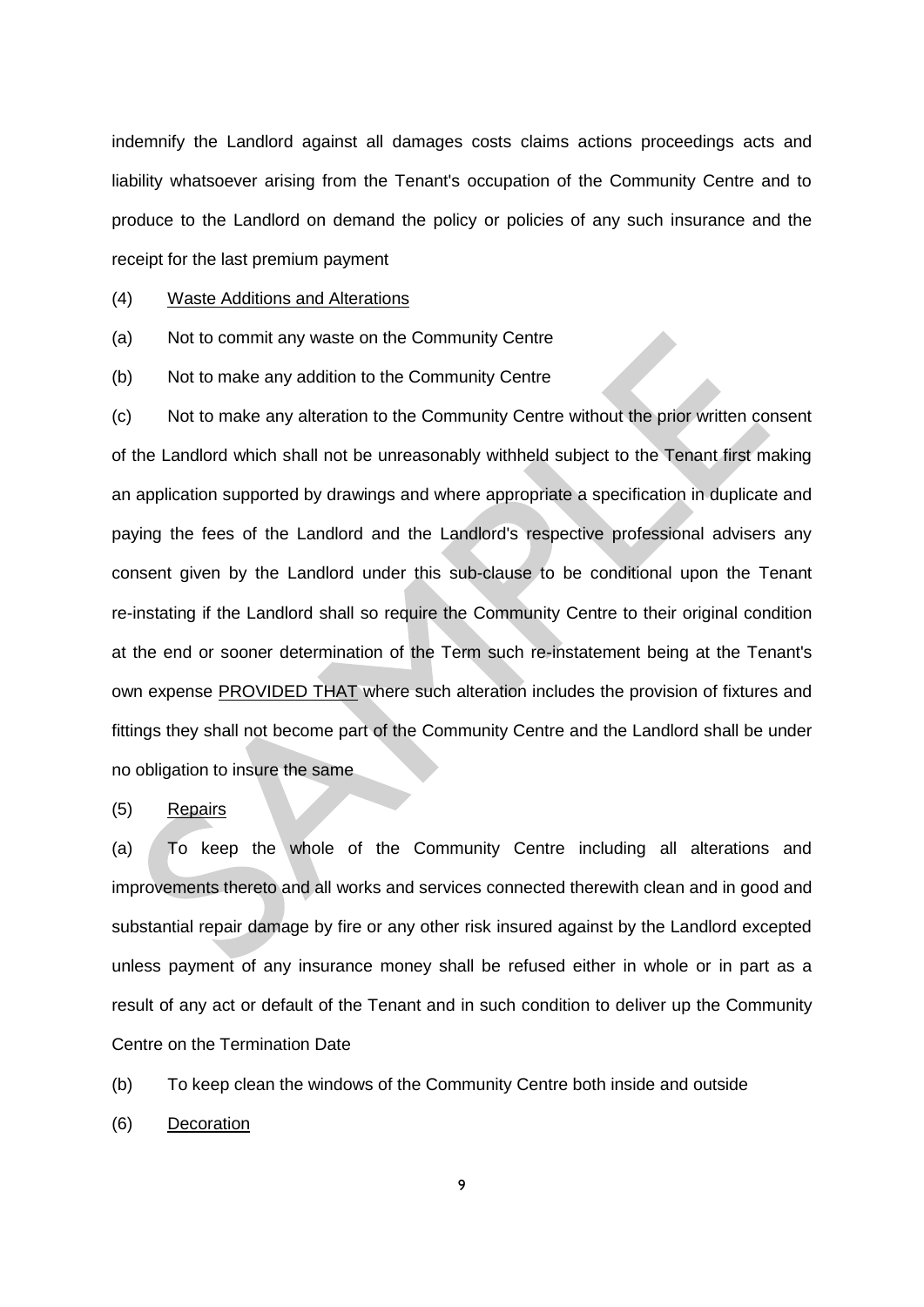To decorate the Community Centre on the dates specified in the Particulars both the interior and the exterior in the last year of the Term whenever determined the decoration to be in a colour and style approved by the Landlord's Surveyor

(7) User

(a) To use the Community Centre for the purpose only of a Community Centre and always in accordance with:-

(i) the Tenant's Memorandum and Articles of Association current at the date hereof

 $(iii)$  the Aims and Objects of the Tenant as Registered Charity No.  $\blacksquare$  and

(iii) the Landlord's Equal Opportunities Statement from time to time in force herein referred to as the Permitted Use

(b) To occupy the Community Centre forthwith and to keep it open for the Permitted Use from 7 am to 11.30 pm Monday to Saturday and 9 am to 10.30 pm on Sundays and not to use the Community Centre outside these hours except for one hour preparation time before opening and half an hour clearing up time after closing

(c) Not to use the Community Centre for any purpose which is in conflict with the policies of the Landlord from time to time in its capacity as a Local Authority nor to hire out the Community Centre for use for party political purposes save with prior written consent from the Landlord=s Surveyor at his sole discretion

(d) Not to do on the Community Centre anything which may be a nuisance or annoyance or cause damage or inconvenience to the Landlord or the Landlord=s tenants or any neighbouring owner or occupier or to the general public and all works requested by the Landlord=s Surveyor to remedy or prevent the recurrence of such nuisance or annoyance or damage or inconvenience shall be carried out by the Tenant at the Tenant=s own expense to the satisfaction of the Landlord=s Surveyor

(e) Not to use the Community Centre for any noxious noisy or offensive trade or business nor for any illegal or immoral act or purpose nor for gaming nor as a betting shop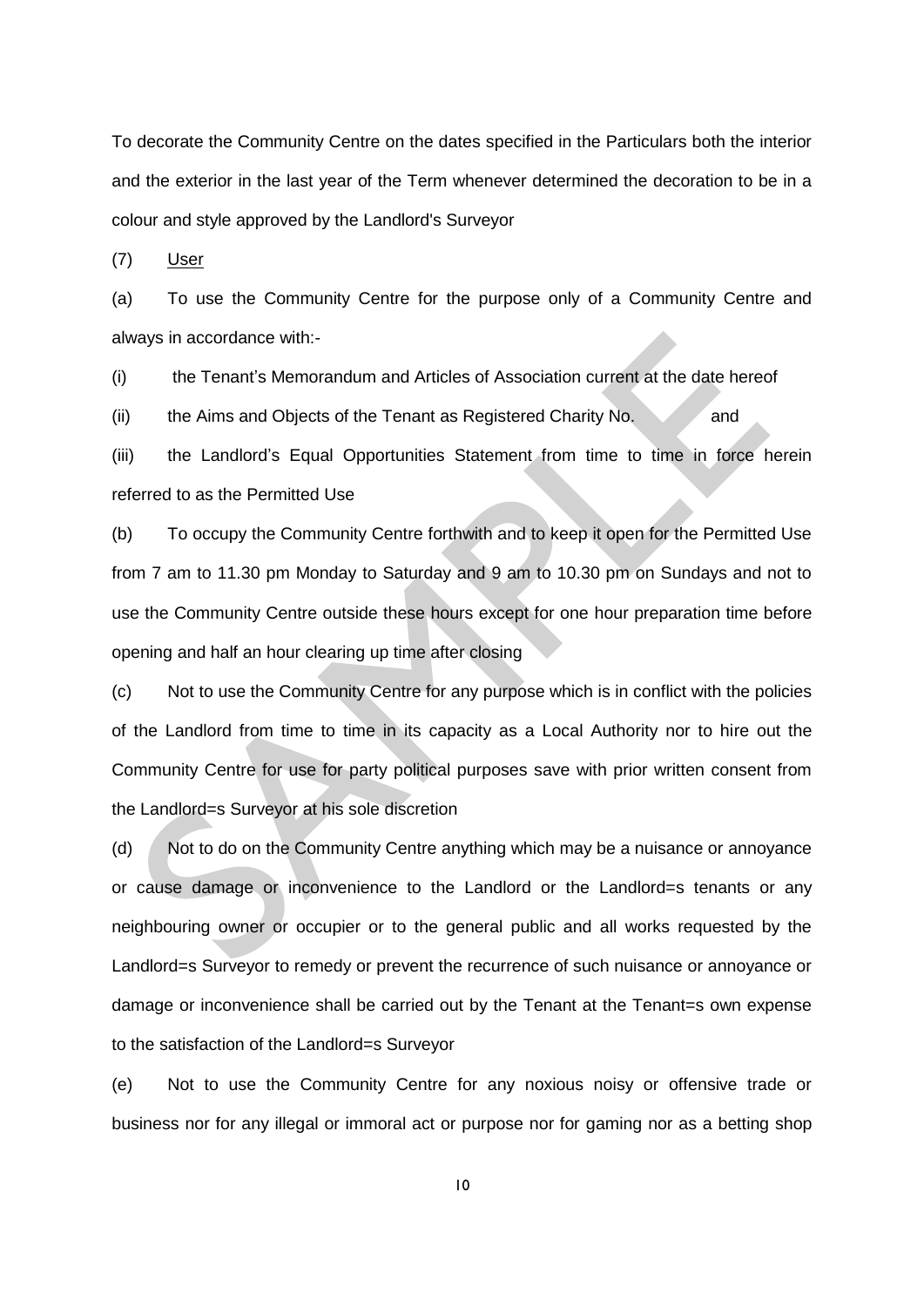sex or amusement arcade and not to hold any sales by auction nor keep any animals or birds on the Community Centre PROVIDED that the Tenant may use the Community Centre for minor gaming activities such as raffles lotteries whist drives beetle drives and the like in order to raise funds to enable the Tenant to properly carry out its objects PROVIDED THAT the Tenant observes all the covenants and conditions herein during such activities

(f) Not to trade or display goods nor allow the accumulation of rubbish to cause any obstruction outside the Community Centre or any access way thereto or the front windows thereof (if any) nor to hang anything outside the windows

(g) Not at any time to place or store or allow or suffer the placement or storage of any trailer container building or structure whether temporary or permanent upon the Centre and surrounds including any allocated car park spaces and common areas AND not to store any other items whatsoever outside the building of the Centre

(h) Not to overload the Community Centre or use any machine other than normal machines consistent with the user hereinbefore specified without the written consent of the Landlord

(i) Upon demand being made by the Landlord the Tenant will submit a written statement to the Landlord of the general sphere of activities being carried on or which are proposed to be carried on at the Community Centre and notwithstanding the provisions of this Clause the Landlord shall have the right to require the immediate discontinuance of any activity or proposed activity of which it does not approve PROVIDED that the Landlord shall not exercise such right unreasonably or otherwise than through its Members or the Landlord=s Surveyor

(j) Not to allow to pass into the sewers drains or watercourses serving the Community Centre any noxious or deleterious effluent or other substance which may cause an obstruction in or injure the said sewers drains or watercourses and in the event of any such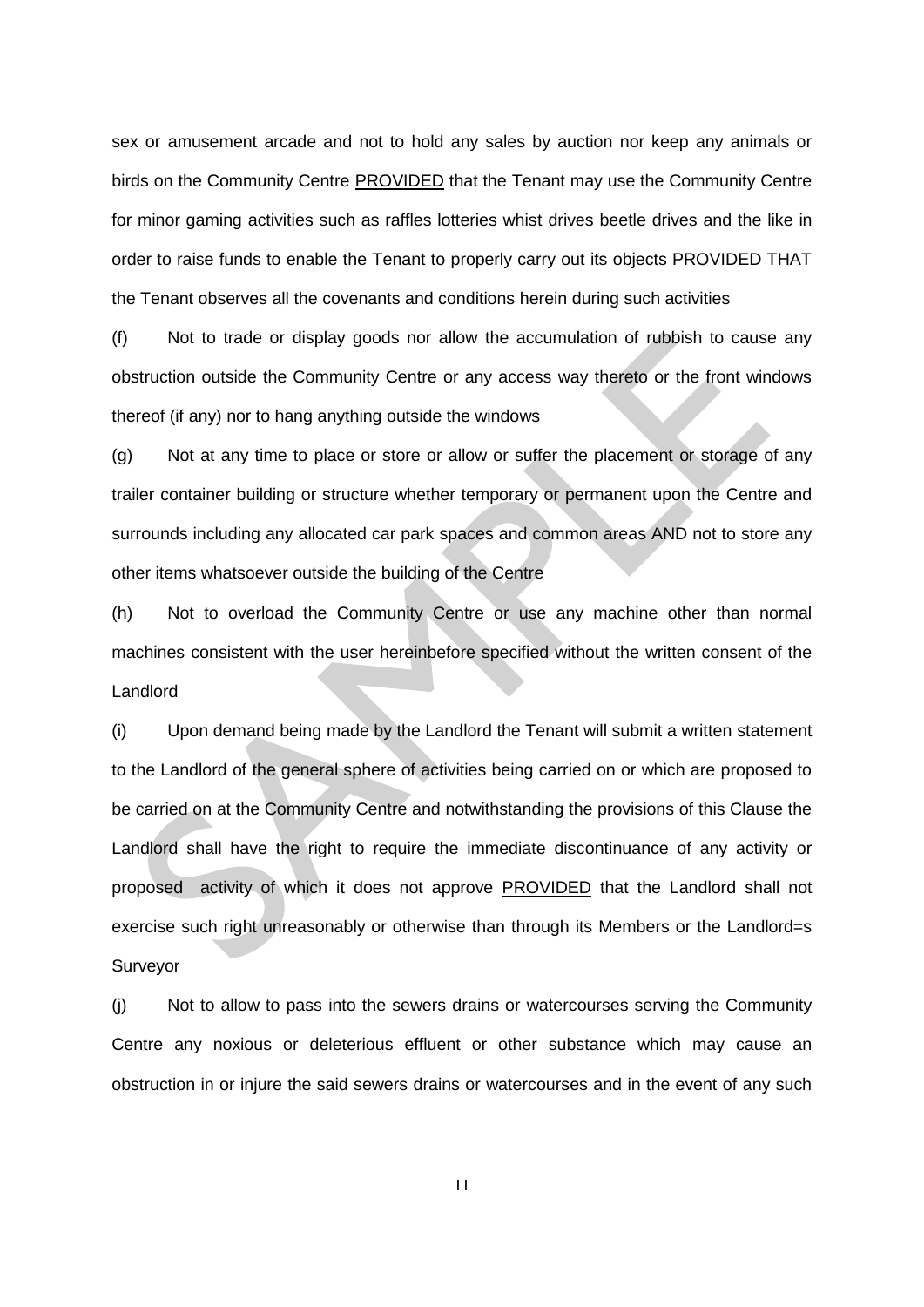obstruction or injury forthwith to make good such damage to the satisfaction of the Landlord's Surveyor

(k) To take all reasonable and prudent steps to maintain a good standard of security and safety on the Community Centre and (without prejudice to the generality of the foregoing) adequate caretaking and cleaning arrangements to the satisfaction of the Landlord's Surveyor

(l) Not in any way to obstruct any service road or any of the roads adjacent to the Demised Premises provided that vehicles may wait in the rear service road (if any) for the purpose of loading and unloading only PROVIDED FURTHER THAT the vehicles do not adversely affect the use of any other adjoining or neighbouring premises

(m) To comply with all reasonable regulations made by the landlord from time to time for the management of the Demised Premises and/or any estate of which the Demised Premises form part and/or any other land or premises used or to be used by the Tenant in common or jointly with any other person

(n) In the event of any dispute arising concerning the foregoing provisions of this clause and whether or not any activity carried on by the Tenant at the Community Centre complies with the provisions hereof the Landlord shall be deemed to be the sole arbitrator and the Landlord's decision given by the Landlord's Surveyor shall be final and binding

(8) Advertisements and Aerials etc

(a) Not without the Landlord's prior written consent to exhibit any advertisement notice or sign on the Community Centre or inside the Community Centre so as to be seen from the outside and in particular nor to erect any projecting or illuminated sign provided that the Tenant may erect a fascia or a board of reasonable size in a position designated by the Landlord displaying the Tenant's name and business which if so required by the Landlord shall be removed on the Termination Date the Tenant making good any damage caused by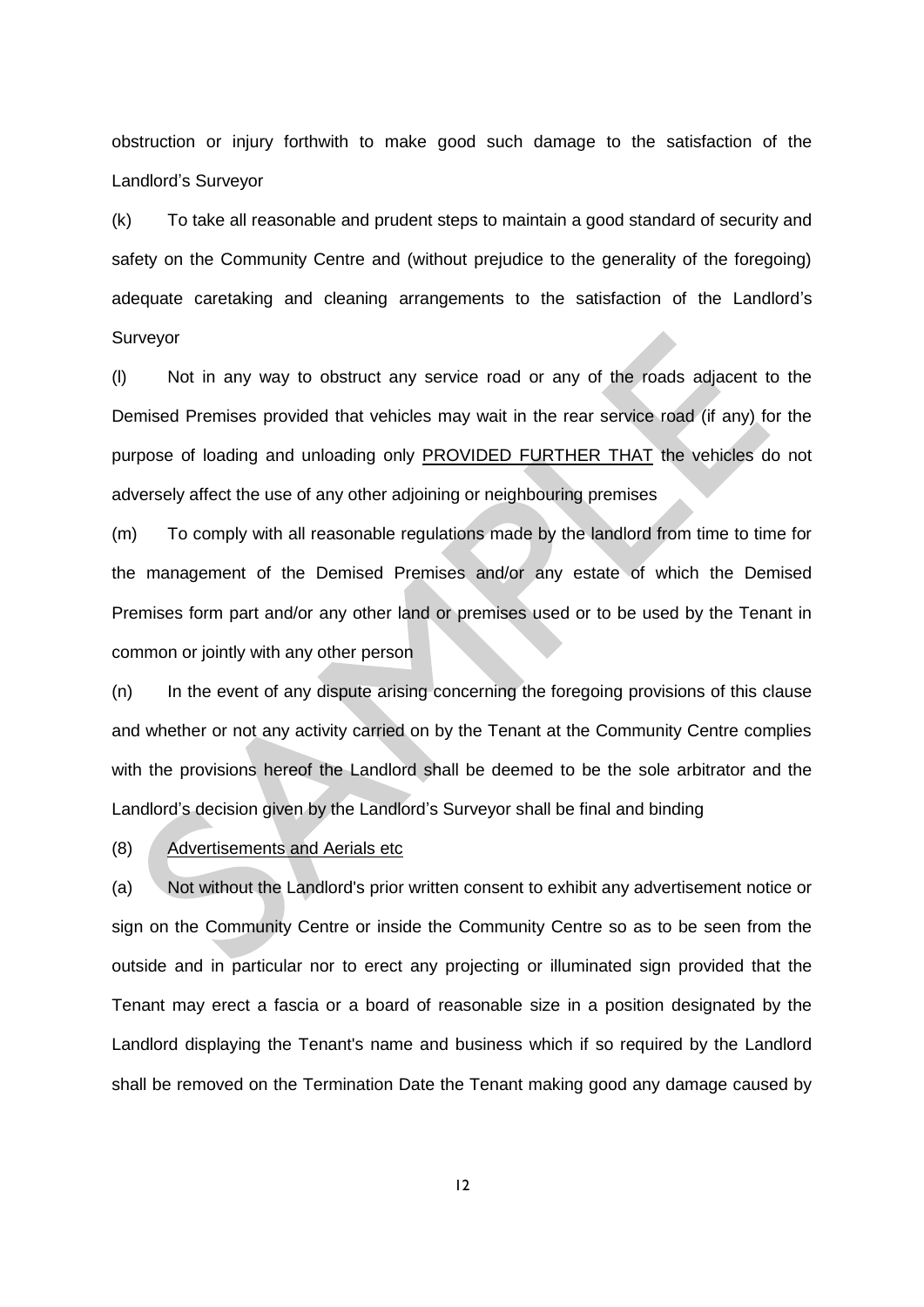such removal **PROVIDED THAT** this covenant shall not prelude any proper displays of trade inside the shop windows of premises demised for use as a shop

(b) Not to install any flag pole external television or radio aerial or window box on the Community Centre

(9) Assignments Underlettings etc

(a) Not to underlet nor share nor part with the possession or occupation of the whole or any part of the Community Centre save only that the Community Centre or part thereof may be hired out on a daily basis for bona fide community activities so long as no relationship of Landlord and tenant is created between the Tenant and any occupier

(b) Not to assign nor charge part of the Community Centre

(c) Not without the previous written consent of the Landlord (which shall not be unreasonably withheld) to assign nor charge the whole of the Community Centre and upon any assignment to obtain a direct covenant by the assignee with the Landlord to pay the rent and observe and perform the covenants and restrictions of this Lease for the remainder of the Term and if the Landlord shall so require to obtain an acceptable guarantor for any private limited company

(d) Provided Always the Landlord may withhold consent to the assignment of the Demised Premises if any of the following conditions are not fulfilled

(i) That the Tenant who is to assign the Lease and their Guarantor (if any) enters into an Authorised Guarantee Agreement with the Landlord in a form permitted by the Landlord and Tenant (Covenants) Act 1995 and

(ii) On an assignment to a limited company the assignee must procure that at least two directors of the company or some other person or persons reasonably acceptable to the Landlord act as guarantors for the assignee in such form as the Landlord may reasonably require and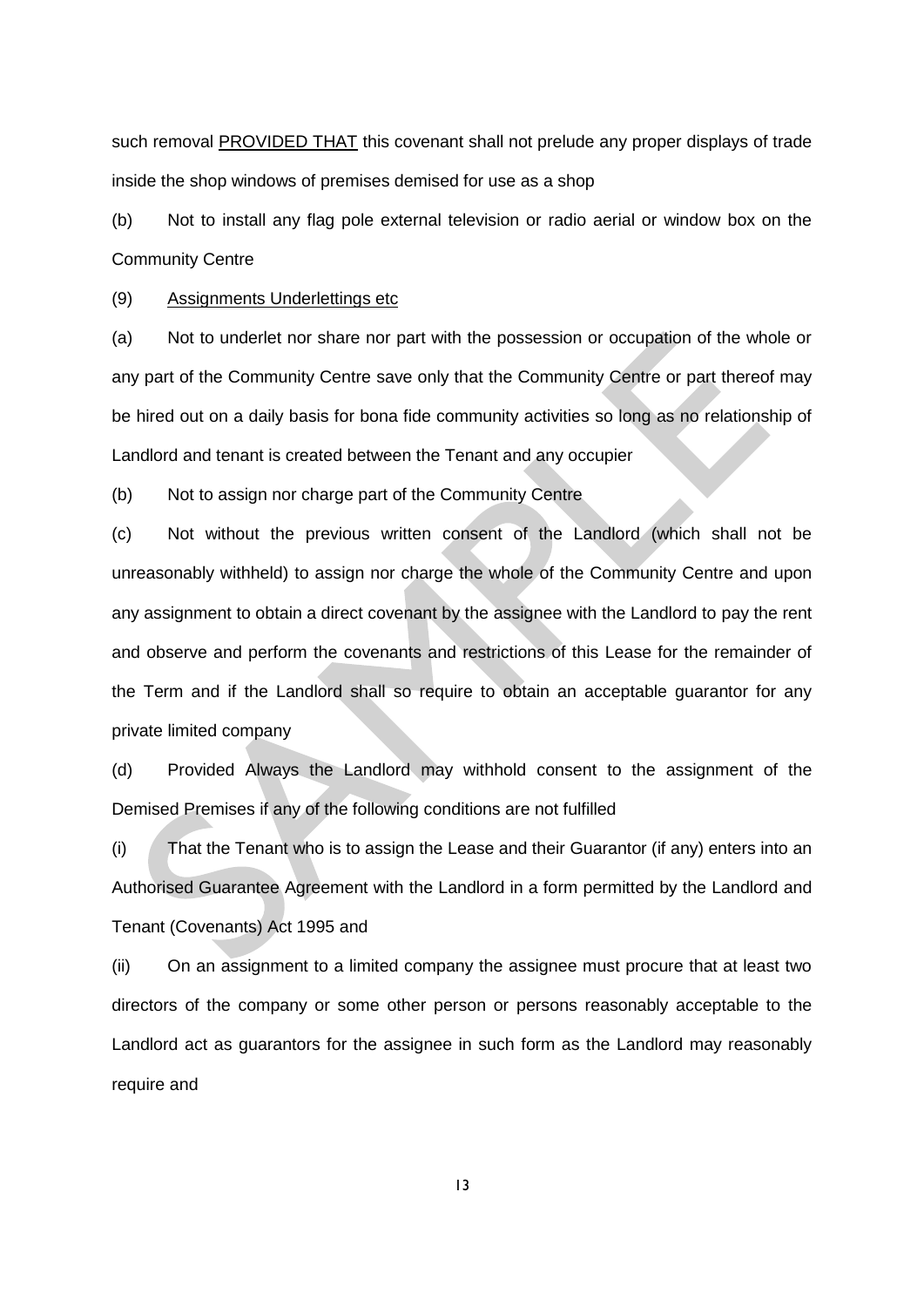(iii) Where the Superior Landlords consent (if any) is required to the assignment the assignment of the Lease shall not be completed until such consent is obtained and

(iv) The Tenant shall pay in full the Landlords Surveyors administration and associated costs prior to the preparation of the Licence to Assign (such fees to be payable whether or not the Licence to Assign proceeds to completion)

(v) The Tenant shall pay in full the Landlord's legal and associated costs and the costs of the Superior Landlord (if any) whether or not the Licence to Assign proceeds to completion

(f) If any of the circumstances and conditions contained in subclause (d) and (e) of this clause are not fulfilled it shall not be unreasonable for the Landlord to withhold its consent to the assignment of the Demised Premises

### (10) Registration of Documents

Within fourteen days after any assignment charge {underlease or sub-underlease} or any transmission or other devolution relating to the Community Centre or any part thereof to leave with the Landlord's Solicitor a certified copy of the relevant instrument and to pay to the Landlord's Solicitor a fee of Twenty-five Pounds or such larger sum as the Landlord's Solicitor shall reasonably require

### (11) Entry in connection with Development

To permit the Landlord after Requisite Notice to enter the Community Centre in connection with the development of any neighbouring premises and to build on or into any boundary wall of the Community Centre without payment of compensation to the Tenant for any damage or otherwise

#### (12) Inspection

To permit the Landlord after Requisite Notice to inspect the Community Centre for any purpose and to serve upon the Tenant notice in writing specifying any repairs and works required to be done whereupon within one month thereof or forthwith in an emergency the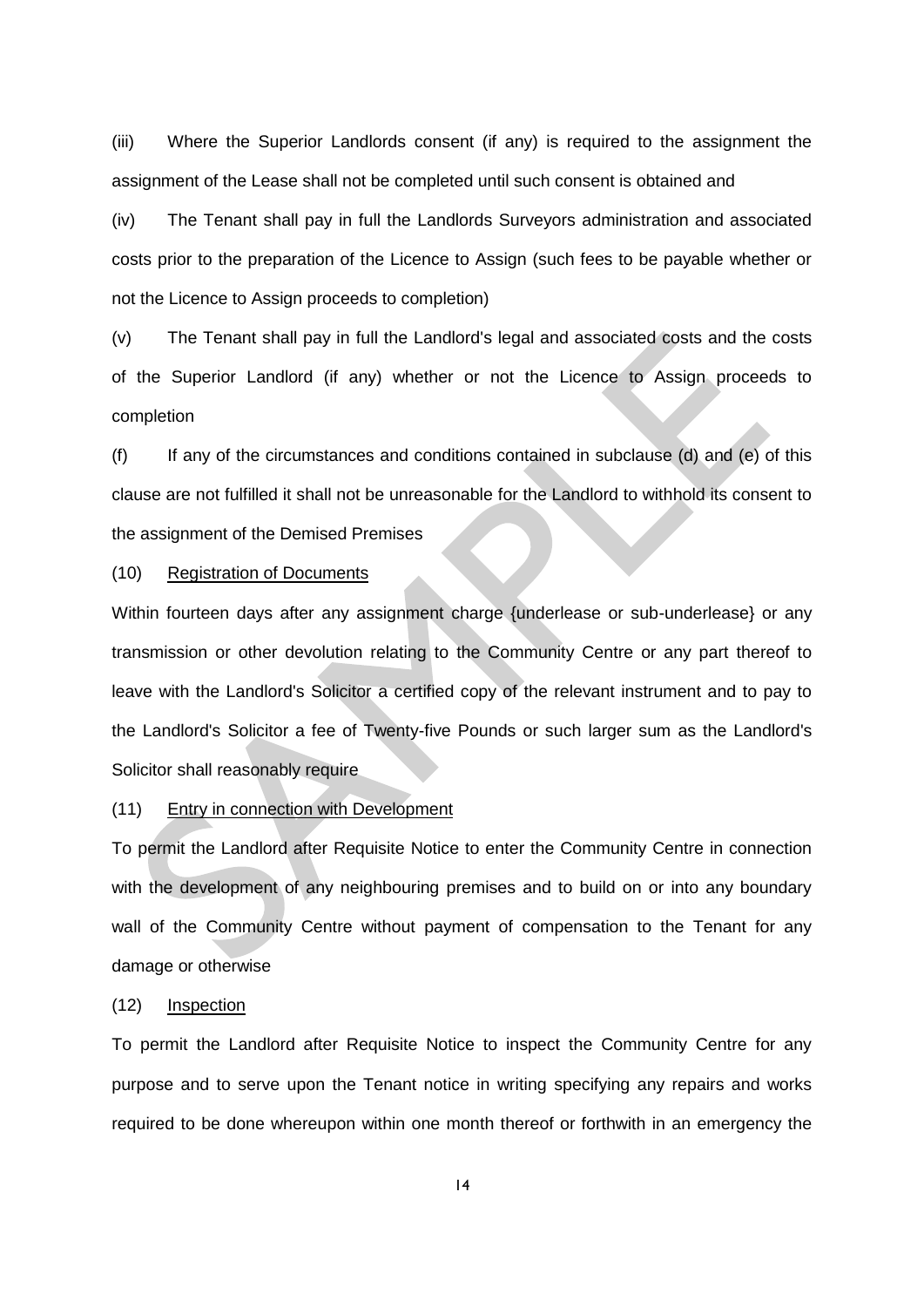Tenant shall remedy any breach of covenant for which the Tenant is liable to the reasonable satisfaction of the Landlord's Surveyor and in case of default the Landlord may enter the Community Centre and remedy the breach and all expenses thereof together with interest thereon shall be paid by the Tenant to the Landlord and shall be recoverable as a debt

### (13) Entry to Repair etc

To permit the Landlord or such owners or occupiers of any neighbouring premises as are authorised by the Landlord after Requisite Notice to enter upon the Community Centre in connection with the maintenance repair or alteration of any neighbouring premises or anything serving the same and running through the Community Centre or to comply with any requirements of any competent authority without payment of compensation to the Tenant

### (14) Reletting on Expiry

To allow the Landlord to enter on the Community Centre at any time within six months next before the determination of the Term (howsoever determined) and to fix thereon a notice-board for reletting the same which shall not be removed or obscured but which shall be fixed in such a position so as not to interfere with the Tenant's business and to permit persons holding appropriate authority to inspect the Community Centre at reasonable times

### (15) Compliance with Statutes etc

To comply in all respects with the provisions of all Acts for the time being in force and any requirements of any competent authority relating to the Community Centre or any part thereof or the use thereof or the Tenant=s activities therein and so far as the law allows to indemnify the Landlord against all liability costs and expenses in respect thereof

#### (16) Costs

To pay all expenses incurred by the Landlord and the Landlord's respective professional advisers in connection with any notice under Section 146 of the Law of Property Act 1925 or incidental to the preparation and service of a schedule of dilapidations during or upon the determination of the Term and every consent applied for under this Lease including where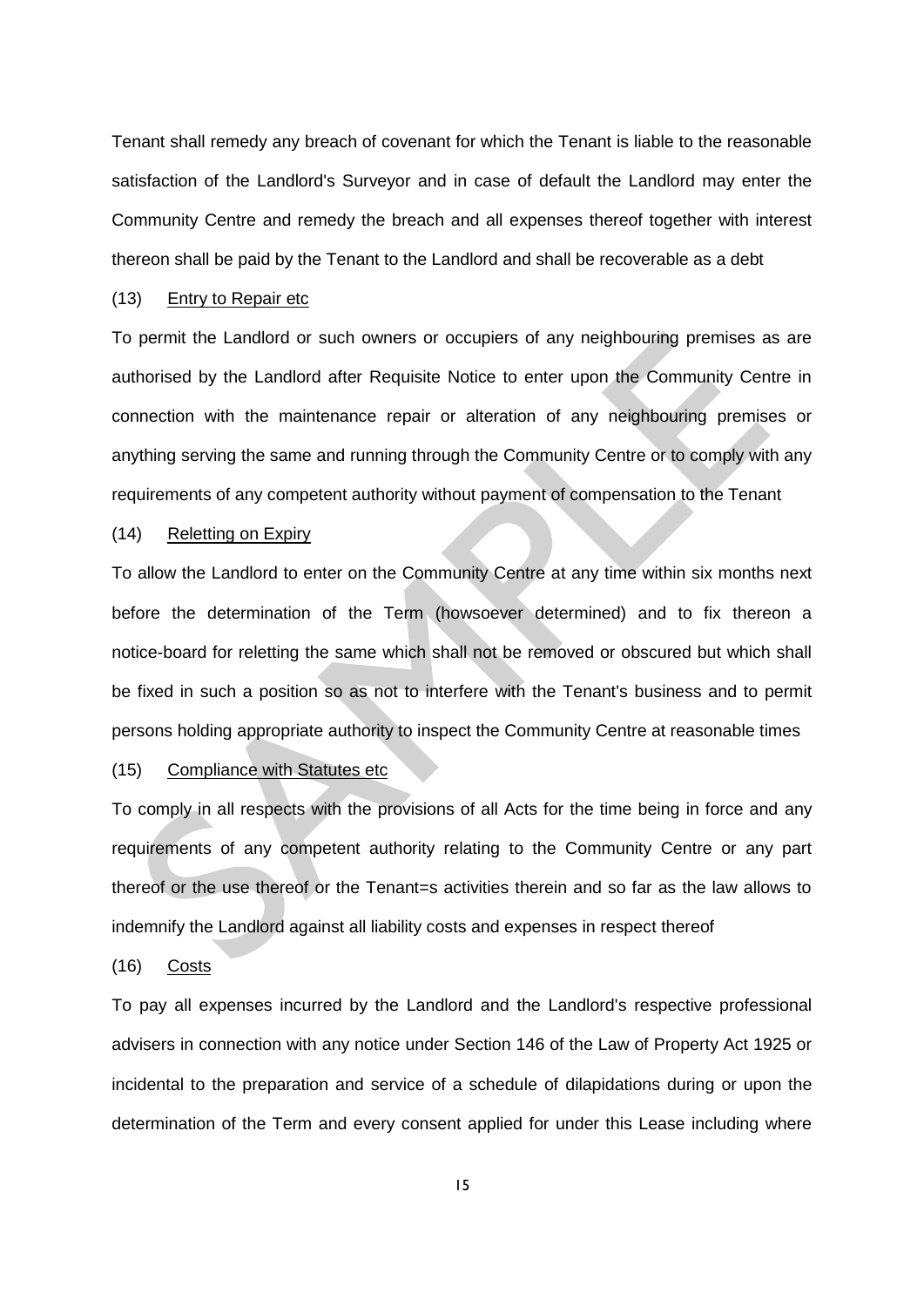appropriate the approval of drawings and specifications the inspection of works and the issue of any certificate in respect thereof

### (17) Statutory Notices

To give full particulars to the Landlord within seven days of any notice or proposal issued by any competent authority and at the request and cost of the Landlord to make or join in making such objection or representation in respect of such notice or proposal as the Landlord shall deem expedient

### (18) Easements and Encroachments

Not to obstruct any window light or ventilator belonging to the Community Centre or to any other building belonging to the Landlord and not to give to any third party any acknowledgement that the Tenant enjoys the access of light to any of the windows or openings of the Community Centre by the consent of such third party and to give immediate notice to the Landlord if any encroachment or easement affecting the Community Centre shall be made or acquired or attempted to be made or acquired and at the Landlord's request at the cost of the Landlord and the Tenant equally to adopt such means as may be reasonably required to prevent the same

#### (19) Expenses incurred by the Landlord

To pay to the Landlord by way of further rent if the Landlord shall so require an amount equal to a fair proportion to be conclusively determined by the Landlord=s Surveyor ("the Tenant=s Contribution") of the expenses payable in respect of maintaining repairing renewing redecorating and cleansing all party walls fences access ways Service Conduits and other party structures or things which shall belong to the Community Centre and to contiguous adjoining or neighbouring premises and which shall be used or be capable of being used by the Tenant in common with the Landlord or the owners or occupiers of such premises

#### (20) Town and Country Planning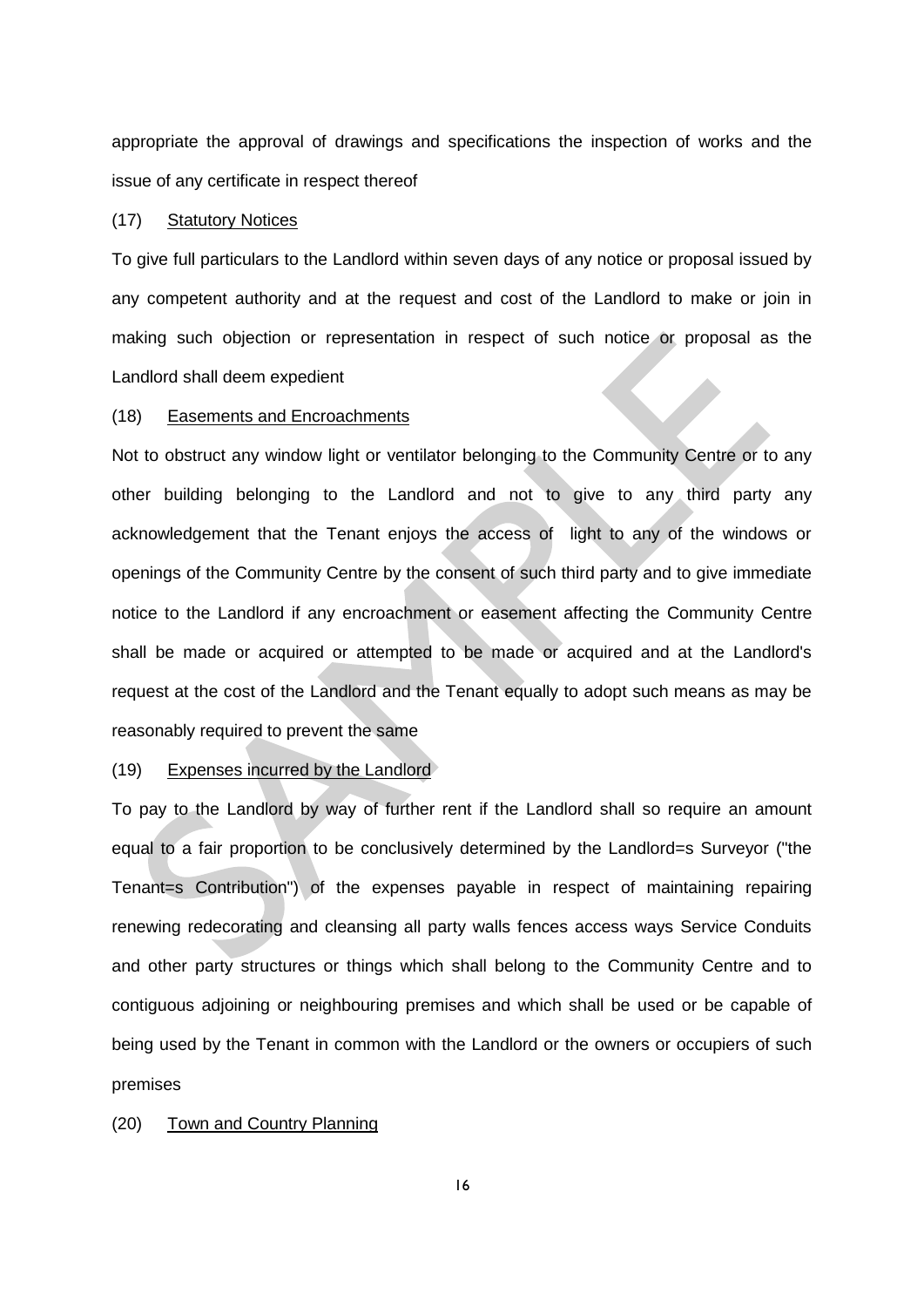In relation to the Planning Acts (by which expression it is intended herein to designate the Town and Country Planning Act 1990)

(a) Not to do or omit to do anything on or in connection with the Community Centre the doing or omission of which shall be a contravention of the Planning Acts or of any notices orders licences consents permissions or conditions (if any) served made granted or imposed thereunder or under any enactment repealed thereby and to indemnify the Landlord against all actions proceedings damages penalties costs charges claims and demands in respect of such acts and omissions or any of them (whether arising during the Term or thereafter) and against the costs of any application for planning permission and the works and things done in pursuance thereof

(b) In the event of the Landlord giving written consent to any of the matters in respect of which the Landlord's consent shall be required under the provisions of this Lease or otherwise and in the event of permission from any planning authority under the Planning Acts being necessary for any addition alteration or change in or to the Community Centre or for the change of user thereof to apply at the cost of the Tenant to the local and planning authorities for all consents and permissions which may be required in connection therewith and to give notice to the Landlord of the granting or refusal (as the case may be) of all such consents and permissions forthwith on the receipt thereof

(c) In the event of any planning authority agreeing to grant the desired planning permission only with modifications or subject to conditions to give to the Landlord forthwith full particulars of such modifications or conditions AND if such modifications or such conditions shall in the reasonable opinion of the Landlord be undesirable then the Tenant shall not proceed with the works or change of user to which the application related

(d) To give notice forthwith to the Landlord of any notice order or proposal for a notice or order served on the Tenant under the Planning Acts or otherwise coming to the notice of the Tenant and if so required by the Landlord to produce the same and at the request of the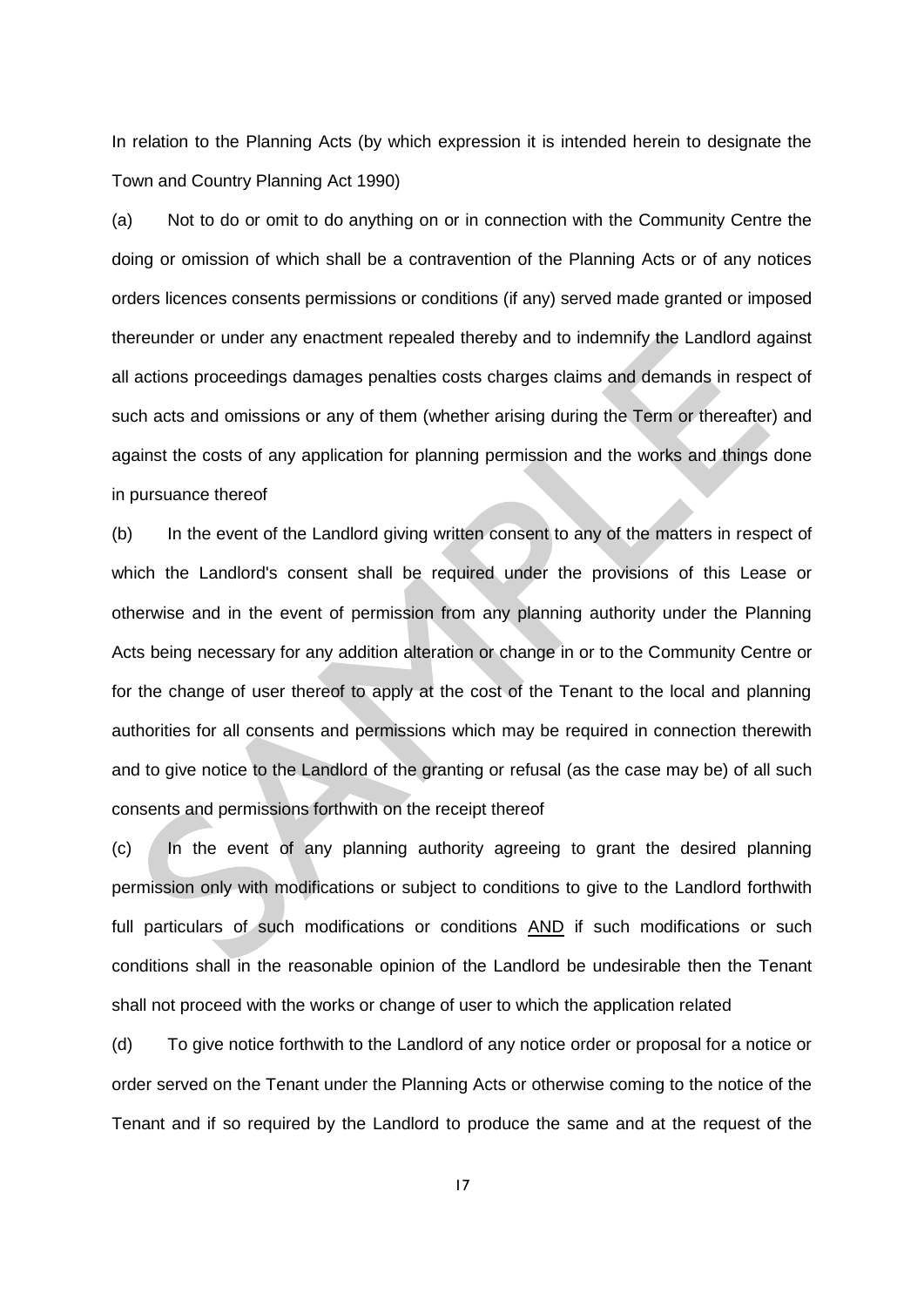Landlord at the cost of the Landlord and the Tenant equally to make or join in making such objections or representations in respect of any proposal as the Landlord may require

(e) To comply at the Tenant's own cost with any notice or order served on the Tenant under the provisions of the Planning Acts

(f) Not to apply for planning permission in respect of the whole or any part of the Community Centre or to carry out any development or other works or effect any change of use if the making of such application or the carrying out of such development or other works or such change of use would or might give rise to any tax charge or other levy payable by the Landlord

(g) Unless the Landlord shall otherwise direct to carry out before the expiration or sooner determination of the Term any works stipulated to be carried out to the Community Centre by a date subsequent to such expiration or sooner determination as a condition of the grant of any planning permission obtained by the Tenant {or any sub-tenant} during the Term

(h) If and when called upon so to do to produce to the Landlord or the Landlord's Surveyor all such plans documents and other evidence as the Landlord may require in order to satisfy itself that the provisions of this sub-clause have been complied with in all respects

#### (21) Statutory Acquisitions

Not to do or omit to do any act matter or thing as a consequence whereof the Landlord's reversion immediately expectant upon the determination of the Term shall become liable to acquisition pursuant to any statutory provisions from time to time in force

### (22) To Provide Fire Fighting Appliances

To keep the Community Centre sufficiently supplied and equipped with such fire fighting and extinguishing appliances suitable in all respects to the type of user of or business manufacture process or trade carried on upon the Community Centre as shall from time to time be required by law or by the local or other competent authority and as shall be reasonably required by the Landlord or the Landlord's Insurers (so far as not opposed to the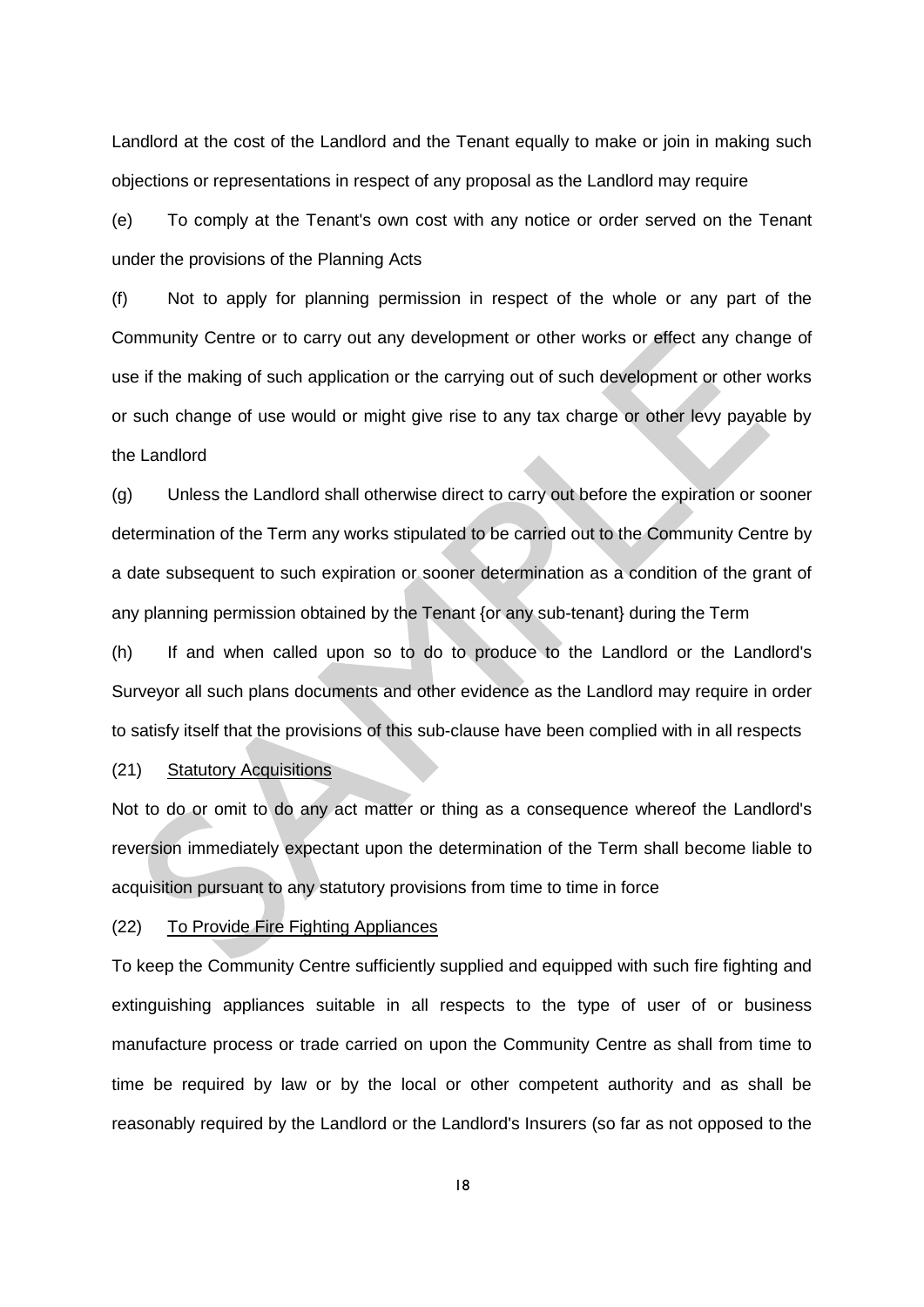legal obligations of the Tenant) and such appliances shall be open to inspection and shall be maintained to the reasonable satisfaction of the Landlord and also not to obstruct the access to or means of working such appliances or the means of escape from the Community Centre in case of fire

### (23) Freehold Title Restrictions

To observe and perform the covenants and other matters contained or referred to in the entries on the Register of the Freehold Title out of which this Lease is granted so far as the same affect the Community Centre and are still subsisting and capable of taking effect and to indemnify the Landlord against all costs claims liabilities and demands arising from any breach by the Tenant of this obligation

#### (24) Provision as to Health and Safety

At all times during the Term to do and execute or cause to be done and executed all such works and to do all such things as under or by virtue of any Act or Acts of Parliament now or hereafter to be enacted including but without prejudice to the generality of this sub-clause the Health and Safety at Work etc Act 1974 the Factories Act 1961 the Offices Shops and Railway Premises Act 1963 the Employers Liability (Compulsory Insurance) Act 1969 Employers' Liability (Defective Equipment) Act 1969 Control of Pollution Act 1974 or any statutory modification or re-enactment thereof for the time being in force and bye-laws rules regulations orders and codes of practice and guidance notes made and/or issued thereunder and in particular those by the Health and Safety Executive thereunder are or shall be directed as necessary to be done or executed upon or in respect of the Community Centre or any part thereof or in respect of the Tenant's use thereof by the owner lessee tenant or occupier thereof

### (25) Provision as to Terms of Employment

At all times during the Term to do and execute or cause to be done all such things as under or by virtue of any Act or Acts of Parliament now or hereafter to be enacted (including but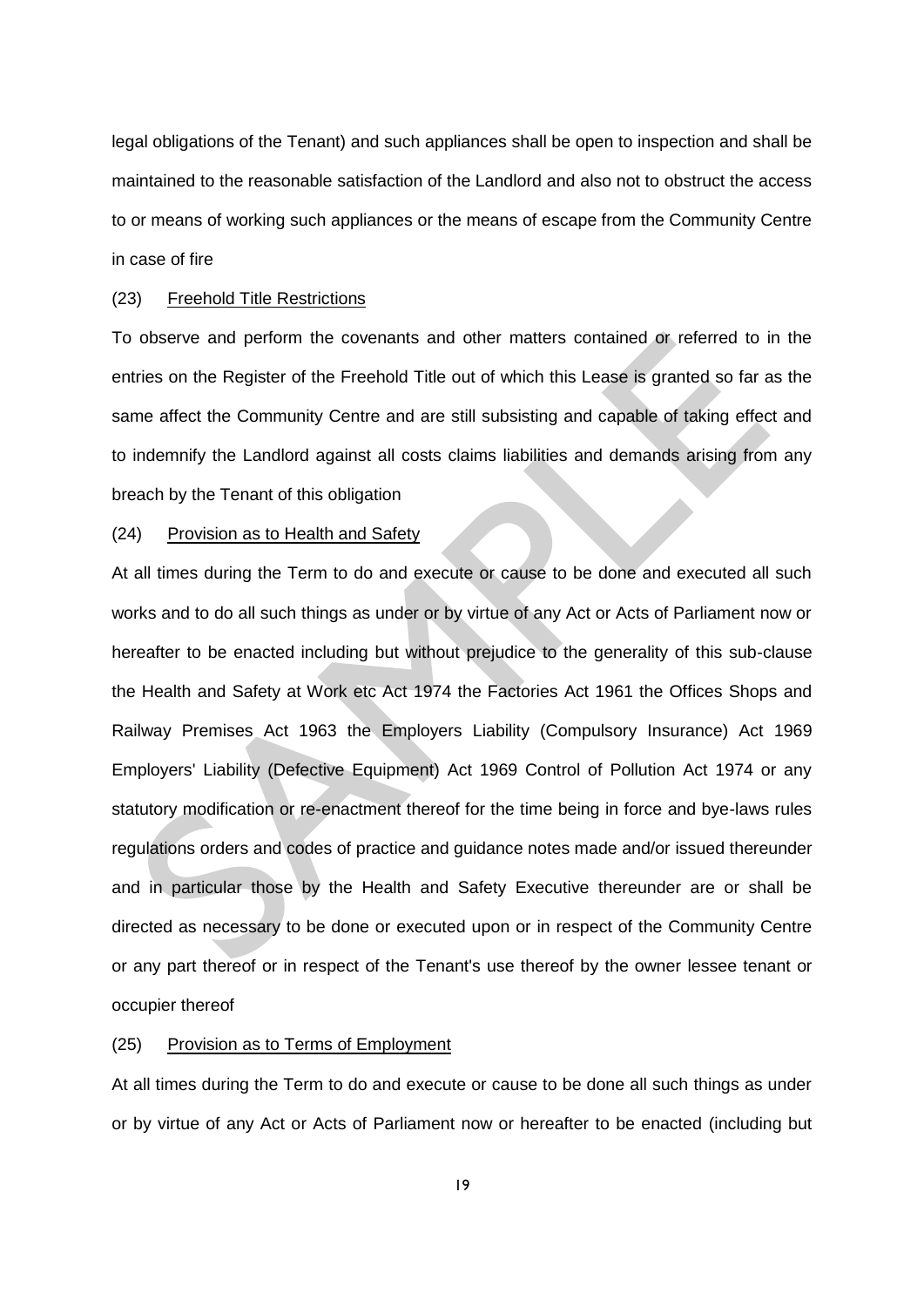without prejudice to the generality of this and the following sub-clause the Trade Union and Labour Relations Act 1974 and Trade Union and Labour Relations (Amendment) Act 1976 Employment Protection Act 1975 the Employment Protection (Consolidation) Act 1978 the Employment Act 1980 Wages Act 1986 Sex Discrimination Act 1975 and Equal Pay Act 1970 and the Race Relations Act 1976) or any statutory modification or re-enactment thereof for the time being in force and bye-laws rules and regulations made and/or issued thereunder are or shall be directed as necessary to be done or to refrain from doing and to prohibit all such things as thereby are prohibited in respect of the employment of persons in the Community Centre or any part thereof or in respect of the Tenant's use thereof

## (26) To Pay Minimum Wages etc

Notwithstanding the generality of sub-clause (25) hereof

(i) to pay rates of wages and observe hours and conditions of employment in respect of each and every person employed by the Tenant in the Community Centre or in respect of the Community Centre or any part thereof or in respect of the Tenant's use thereof not less favourable than those established for persons in comparable employment in the trade or industry or section thereof in which the Tenant is engaged in the district in which they work is carried out by machinery of negotiation or arbitration to which the parties are organisations of employers and trade unions affiliated to the Trades Union Congress which represent respectively (generally or in the district in question as the case may be) a substantial proportion of the employers and workers engaged in the trade or industry being workers of the description to which the said negotiation or arbitration relates

(ii) in the absence of any rates of wages hours and conditions of employment established in accordance with paragraph (i) above to pay rates of wages and observe hours and conditions of labour in respect of each and every person employed by the Tenant in the Community Centre or in respect of the Community Centre or in respect of any part thereof in respect of the Tenant's use thereof not less favourable than the general level of wages hours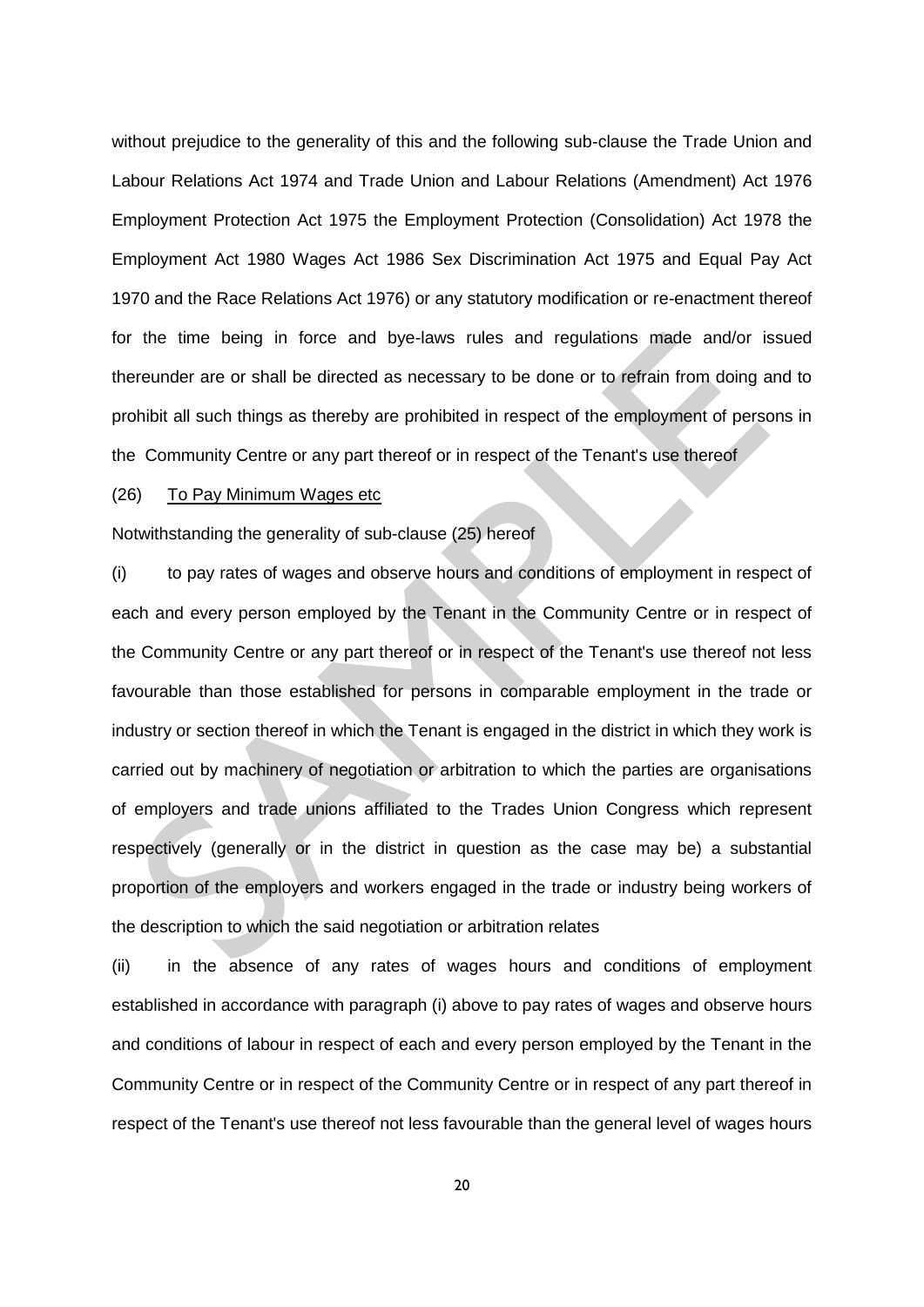and conditions observed for comparable workers by other employers in the trade industry or section thereof in which the Tenant is engaged and whose general circumstances are similar to those of the Tenant

### (27) To Permit Trade Union Membership and Recognition

To permit without let or hindrance each and every person employed by the Tenant in the Community Centre or in respect of the Community Centre or in respect of any part thereof or in respect of the Tenant's use thereof to join any trade union affiliated to the Trades Union Congress and to establish machinery of negotiation for the recognition of any such trade union or trade unions for the purposes of collective bargaining and for the representation of the interests of the said employees or any individual employee or group thereof in relation to the Tenant and to abide by procedures established thereunder

## (28) To Display Notices

At all times during the Term to display prominently at each and every entrance to the Community Centre and each and every place occupied or used by the Tenant under the provisions of this Lease or in relation to the trade business or industry carried on in the Community Centre a notice containing the terms of sub-clauses (24) to (29) hereof

#### (29) Arbitration Procedure

(i) In the event of any question arising as to whether any or all the requirements of sub-clauses (24) to (29) of this Lease are being observed in whole or in part the question may if not otherwise settled or disposed of between the parties to this Lease be referred jointly to an independent tribunal for decision which may be nominated for this purpose by the Secretary of State for Employment or in the alternative to an independent tribunal agreed between the parties to this Lease and in default of such nomination or agreement the said question may be referred on the motion of the Landlord to an independent tribunal nominated for this purpose by the Landlord which shall investigate the matter taking evidence as it thinks fit from the parties to this Lease employees of the Tenant and the trade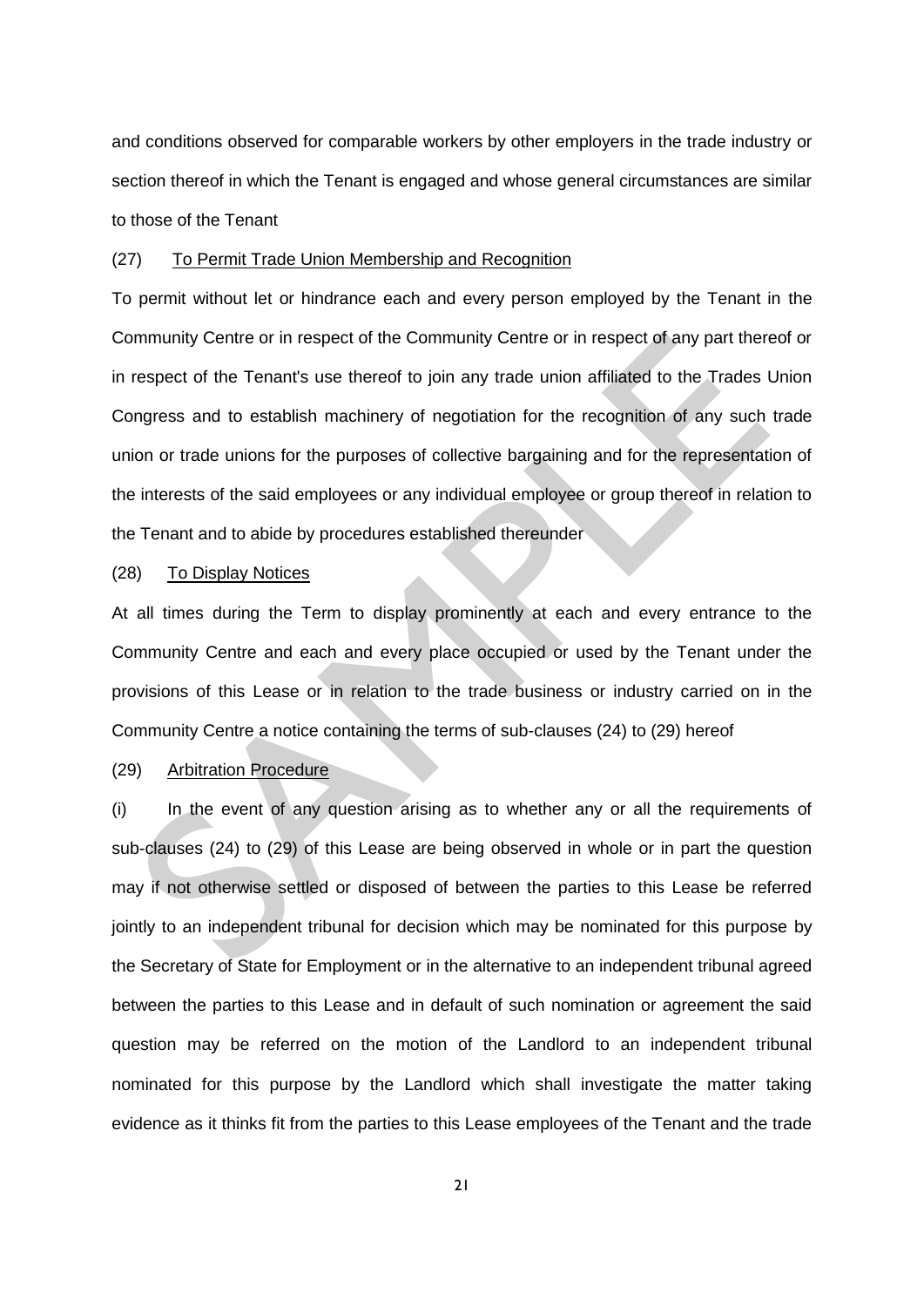union nominated by the said employees to represent them before the said tribunal and any other person or persons whom it may consider may assist in its deliberations and shall have the power to make recommendations to the parties to this Lease

(ii) Any further terms of reference and procedure and powers of such tribunal may be agreed between the parties prior to its commencing investigation in accordance with this Lease

### 7. PROVISOS

## (1) Proviso for Re-entry

If the whole or any part of the rent shall be unpaid for twenty-one days after becoming payable whether formally demanded or not or if there shall be any breach of any of the Tenant's covenants or if any Tenant being a corporation shall enter into liquidation whether compulsory or voluntary except for the purpose of amalgamation or reconstruction or suffer a receiver to be appointed or being an individual shall commit any act of insolvency or if unlimited shall apply to become limited being an individual shall die the Landlord may at any time thereafter re-enter upon the Community Centre or any part thereof and this demise shall thereupon terminate but without prejudice to any right of action or remedy of the Landlord in respect of any breach of covenant by the Tenant

### (2) Distress

Without prejudice to the Landlord's rights under sub-clause (1) above if the whole or any part of the rent together with accrued Interest thereon shall be in arrear for twenty-one days whether legally demanded or not it shall be lawful for the Landlord to enter into and upon the Community Centre or any part thereof and distrain upon the Tenant's goods plant machinery equipment fixtures and fittings and dispose of the same in due course of law and to apply the proceeds thereof in or towards payment of rent in arrear together with Interest and all costs charges and expenses occasioned by the non-payment thereof and so that the power of the Landlord to distrain upon the Community Centre for rent in arrear shall extend to and include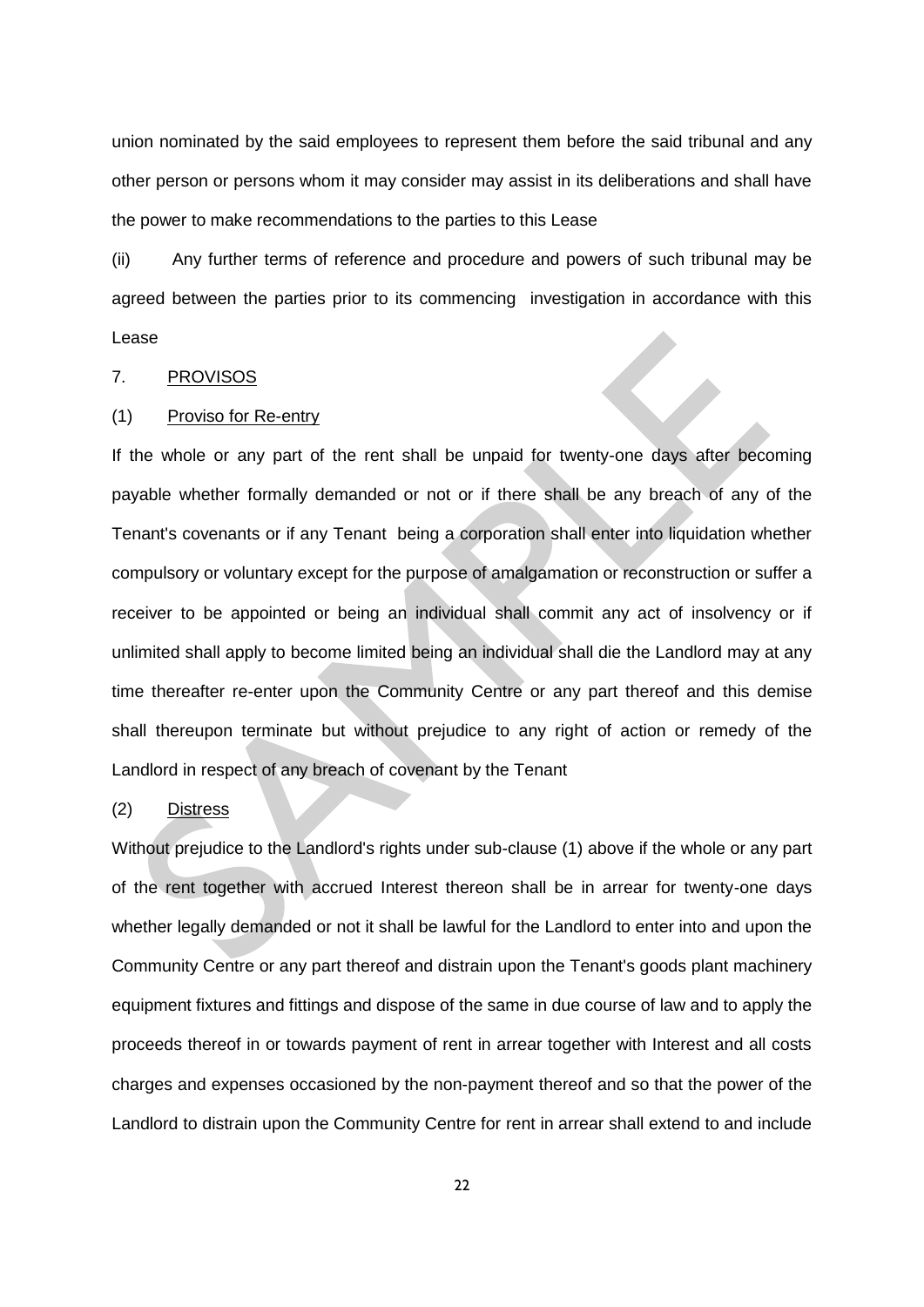any Tenant's fixtures or fittings not otherwise by law distrainable which may from time to time be thereon

#### (3) Exclusion of Use Warranty

Nothing in this Lease shall imply or warrant that the Community Centre may be used for the purpose herein authorised under the Planning Acts and regulations now or from time to time in force

### (4) Service of Notices

Any notice hereinbefore or by statute required to be served shall be sufficiently served by the Landlord if left or sent by recorded delivery post addressed to the Tenant at the Community Centre and by the Tenant if sent by recorded delivery post addressed to the place of business or office for the time being of the Landlord's Solicitor and any notice so sent shall be deemed to have been duly served at the expiration of twenty-four hours after the time of posting

### (5) Paragraph Headings

Paragraph headings do not form part of this Lease and shall not be taken into account in the construction or interpretation hereof

#### (6) Cesser of Rent

If the Community Centre or any part thereof shall be destroyed or so damaged by fire or any other risk insured against by the Landlord so as to be unfit for occupation or use then unless the insurance of the Community Centre shall have been vitiated by the act neglect default or omission of the Tenant the rent hereby reserved or such fair and just proportion thereof according to the nature and extent of the damage sustained as shall be determined by the Landlord's Surveyor whose decision shall be final and binding shall be suspended and cease to be payable until the Community Centre or damaged portion thereof shall have been reinstated or made fit for occupation or until the expiration of the period for which the Landlord has insured against loss of rent whichever is the shorter PROVIDED THAT if the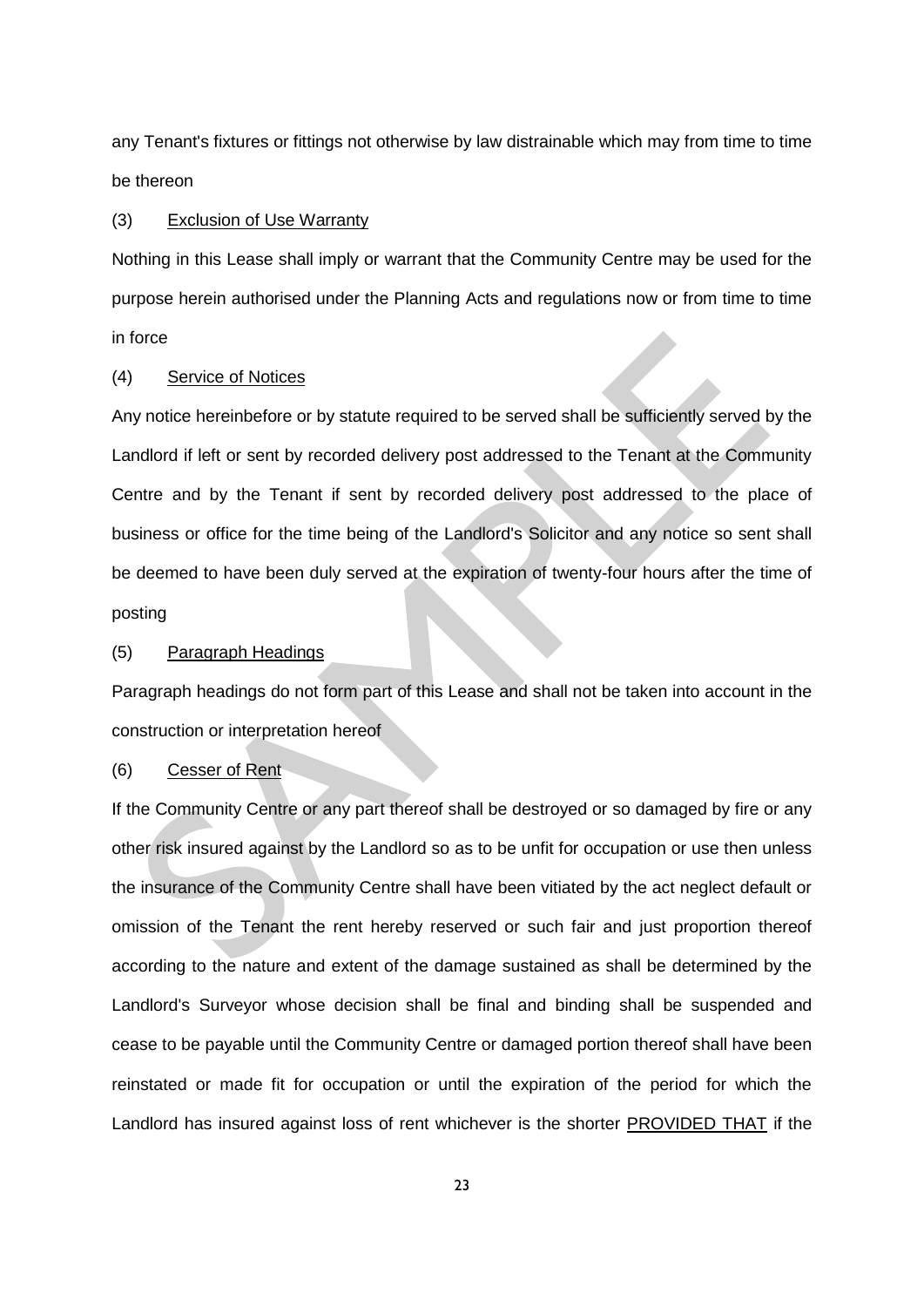Community Centre are not so reinstated or made fit for occupation as aforesaid by the expiration of the period for which the Landlord has insured against loss of rent then the Tenant shall at any time thereafter be entitled to serve on the Landlord not less than twentyeight days notice of determination of this Lease in which event and upon the expiration of the period mentioned in the said notice this Lease shall absolutely determine but without prejudice to the rights of either party against the other in respect of any antecedent breach of covenant PROVIDED FURTHER that in the event of the service of such notice as aforesaid the Tenant shall (but for the period of the notice only not exceeding twenty-eight days) not be under any obligation to pay the rent due under this Lease

### (7) Compensation

No compensation shall be payable by the Landlord to the Tenant in respect of any improvements or alterations carried out by the Tenant to the Community Centre nor will the Landlord be under any obligation to provide alternative accommodation except insofar as current Landlord and Tenant legislation may apply

### (8) Damage from Services

The Landlord shall not be liable to the Tenant or any other person claiming through the Tenant for any damage which may be caused by defects in any plant or machinery pipes wires cables or other service media in the Community Centre or any neighbouring premises

## (9) Arrears of Rent

If and whenever the Tenant shall fail to pay the rent including insurance rent and the {Tenant's Contribution} within twenty-one days of the due date whether or not demanded by the Landlord the Tenant shall become liable to pay Interest on such rent from the date when it was due to the date on which it is actually paid

### 8. TENANT'S EFFECTS

The Landlord shall be entitled to sell or otherwise dispose of on any terms that the Landlord thinks fit any or all of the Tenant's fixtures fittings and effects left by the Tenant on the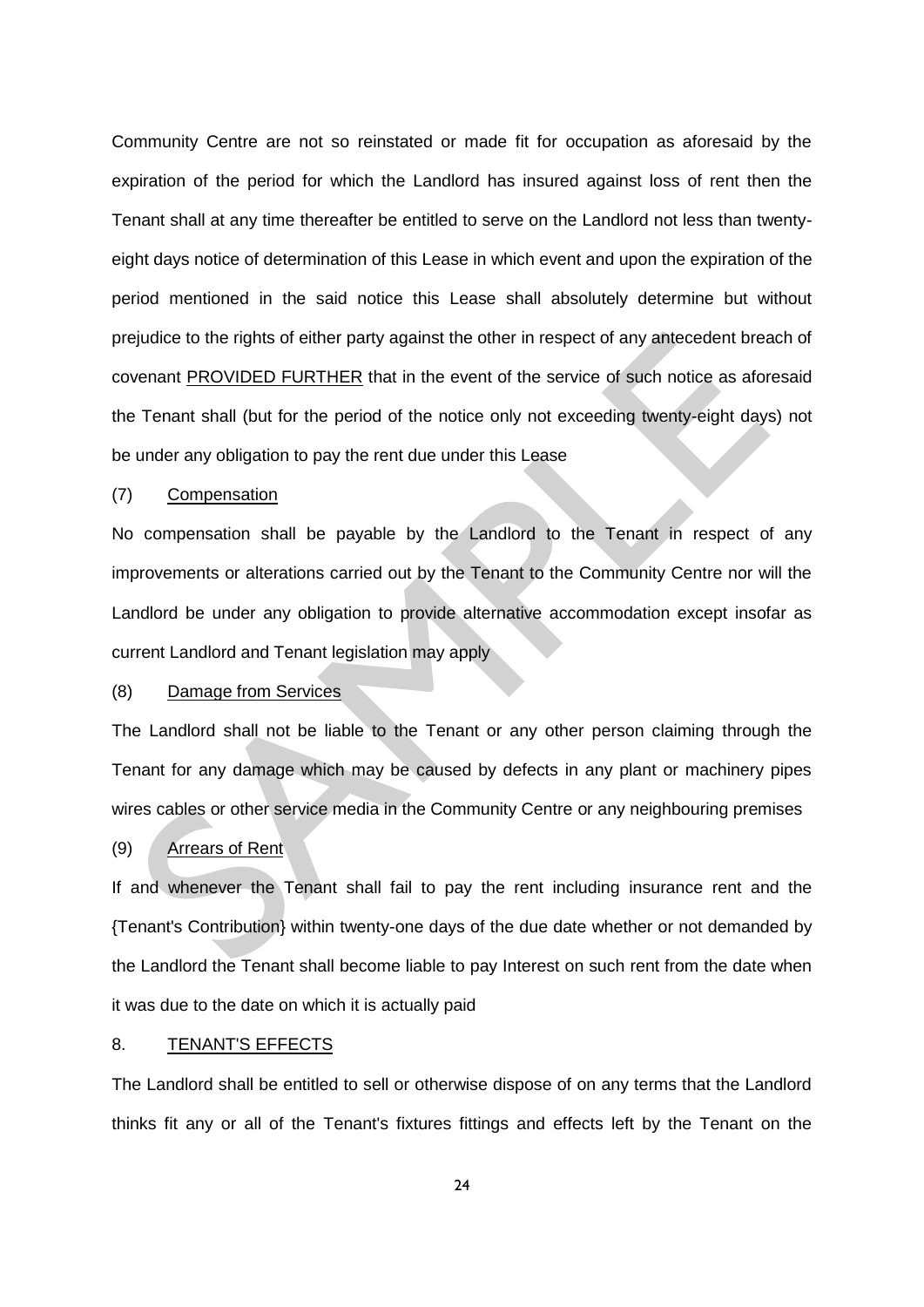Community Centre for more than seven days after the expiration or sooner determination of this Lease which said fixtures fittings and effects shall be deemed to become the sole property of the Landlord The Landlord shall be entitled to retain for its own purposes and use the proceeds of sale but shall be under an obligation to offset the said proceeds of sale against any sums which may be owing by the Tenant to the Landlord under the terms of this Lease

### 9. LANDLORD'S COVENANTS

Subject to the Tenant paying the rent including insurance rent {and the Tenant's Contribution} and performing and observing the several covenants on the Tenant's part and the conditions herein contained the Landlord hereby covenants with the Tenant

(1) That the Tenant shall have quiet enjoyment of the Community Centre against the Landlord and all persons claiming title through the Landlord

(2) To keep the Community Centre insured against such perils including loss or damage by fire and in such minimum sum as the Landlord's Surveyor shall determine including two year's loss of rent architects and surveyors fees PROVIDED that the Tenant shall have the right to require the Landlord to increase the amount for which the Community Centre are insured or to require the Landlord to increase the scope or extent of the perils covered by the Landlord's Insurance Policy by giving to the Landlord's Surveyor not less than fourteen days Notice of the Tenant's desire to increase such insurance as aforesaid Upon receipt of such Notice the Landlord shall cause the insurance cover to be so increased and shall be entitled to recover the additional premium from the Tenant in accordance with Clause 6(3) hereof The Landlord shall cause all insurance monies received other than for loss of rent to be laid out in making good the damage for which the money has been received or rebuilding the Community Centre as the case may be PROVIDED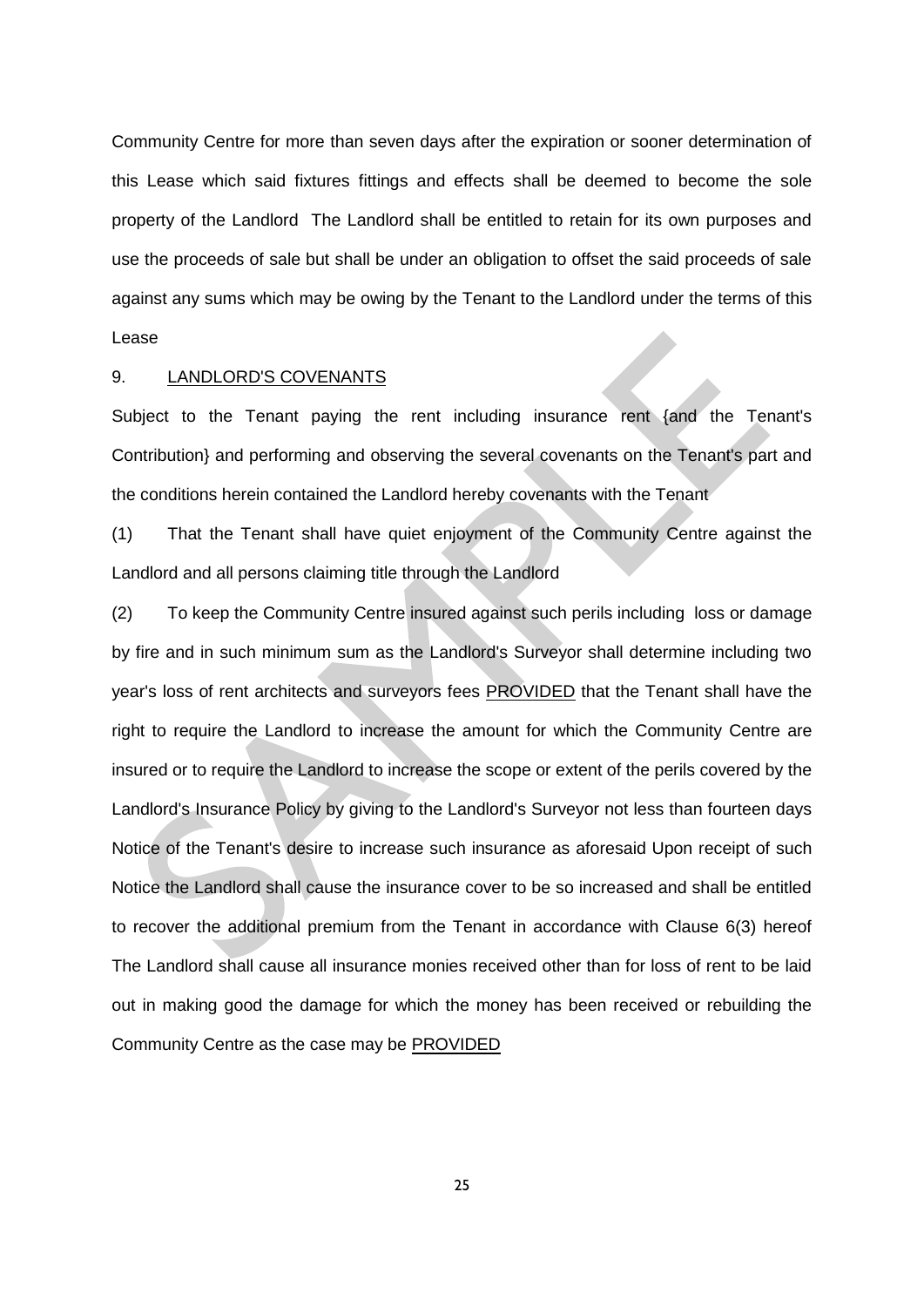(a) that the Landlord shall not be liable to the Tenant for any delays in such making good or rebuilding caused by strikes lock outs restrictions imposed by the Government or other Authority or by shortage of labour or materials or other cause beyond the Landlord's control

(b) that the Tenant shall allow the Landlord the Landlord's workmen and employees and such other persons as are necessary to enter upon the Community Centre for the purpose of making good or reinstating the same as aforesaid

#### 10. DISPUTES

(a) Any disputes arising as between the Tenant and the Landlord's tenants or occupiers of adjoining or neighbouring property belonging to the Landlord as to any easement right or privilege in connection with the use of the Community Centre and the adjoining or neighbouring property or as to the party or other walls separating the Community Centre from the adjoining property or as to the amount of any contribution towards the expenses of works and services used in common with any other property shall be decided by the Landlord's Surveyor whose decision shall be binding upon all parties to the dispute

(b) Without prejudice to the Landlord's rights under Clause 7(1) hereof any disputes or differences arising as between the Landlord and the Tenant as to their respective rights duties or obligations or as to any other matter or thing in any way arising out of or connected with the subject matter of this Lease other than as provided by sub-clause (a) of this Clause shall be determined by a single Surveyor acting as an arbitrator agreed between the parties or in default of agreement appointed by the President for the time being of the Royal Institution of Chartered Surveyors whose decision shall be final and binding and whose costs shall be in the award of such Surveyor

#### 11. LOCAL AUTHORITY POWERS

For the avoidance of doubt nothing herein contained or implied shall prejudice or affect the Landlord's rights powers duties and obligations or fetter its decisions in the exercise of its functions as a local authority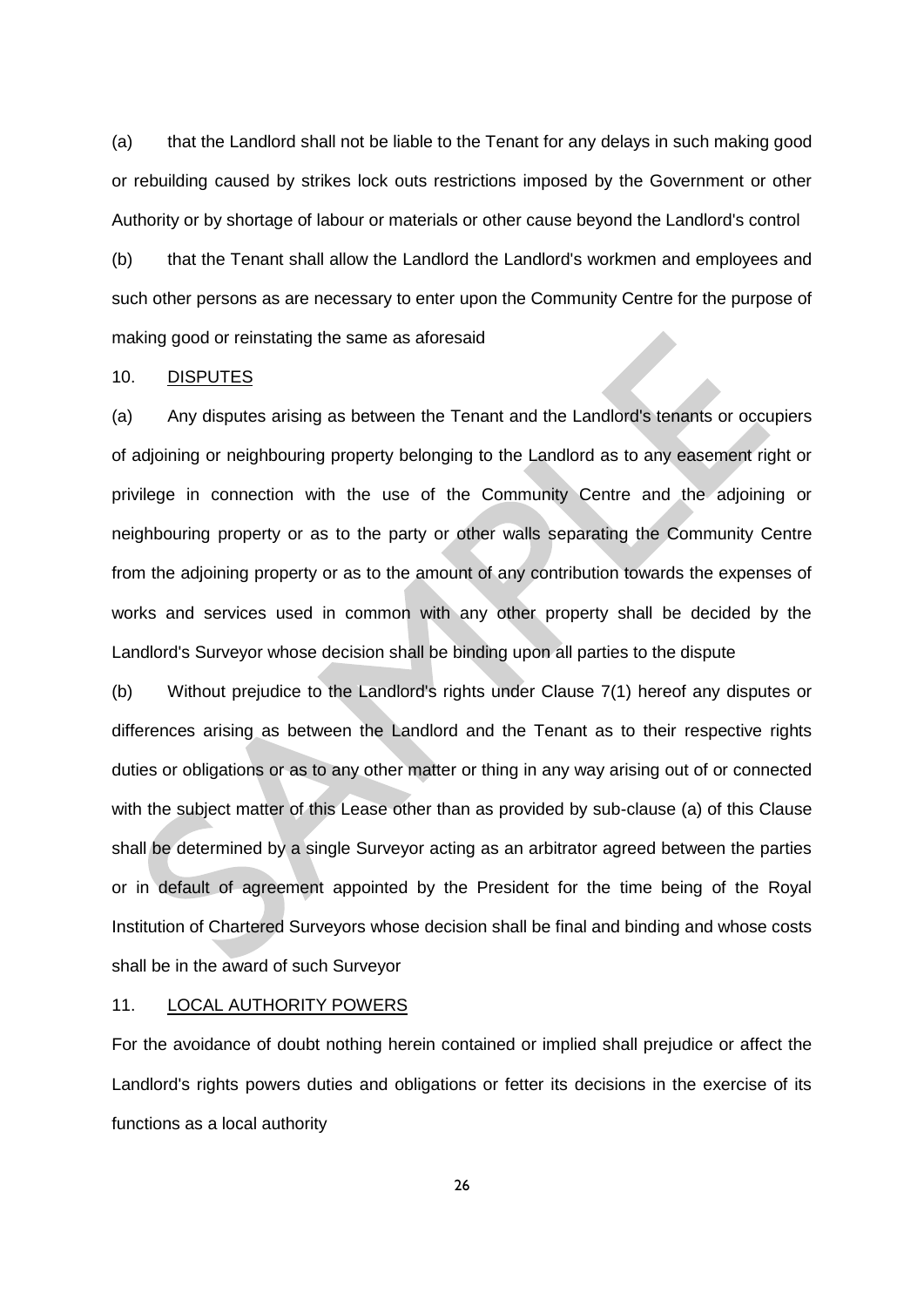### 12. REFERENCES TO COSTS AND VAT

All references in this Lease to:

(1) legal costs shall be construed as including all Counsel's fees reasonably incurred and Solicitor's costs (including profit costs whether the Solicitor engaged is employed by one party hereto or any other person) assessed in accordance with the Solicitors Remuneration Order 1972 on a Solicitor and Client basis and

(2) sums (including rents) payable by one party hereto to the other shall be construed as references to such sums exclusive of the Value Added Tax imposed by the Finance Act 1972 and the Tenant shall pay in addition to any sum payable to the Landlord under this Lease any Value Added Tax payable in respect of that sum

#### 14. GUARANTOR'S COVENANT

The Guarantor hereby covenants with the Landlord

(1) That if at any time during the Term the Tenant shall make any default in payment of rent (including any increased rent payable under the rent review provisions hereinbefore contained) or in observing or performing any of the covenants or restrictions herein contained the Guarantor will pay the rent (including any increased rent payable as aforesaid) and observe or perform the covenants or restrictions in respect of which the Tenant shall be in default notwithstanding any time or indulgence granted by the Landlord to the Tenant or that this Lease may have been assigned or that the Tenant may have ceased to exist or that the terms of this Lease may have been varied by agreement between the Landlord and the Tenant or any other act or thing whereby but for this provision the Guarantor would have been released and

(2) That if a liquidator or trustee in bankruptcy shall disclaim this Lease the Guarantor will if the Landlord shall by notice in writing within three months after such disclaimer so require take from the Landlord a Lease of the Demised Premises for the residue of the term which would have remained had there been no disclaimer at the same rent and subject to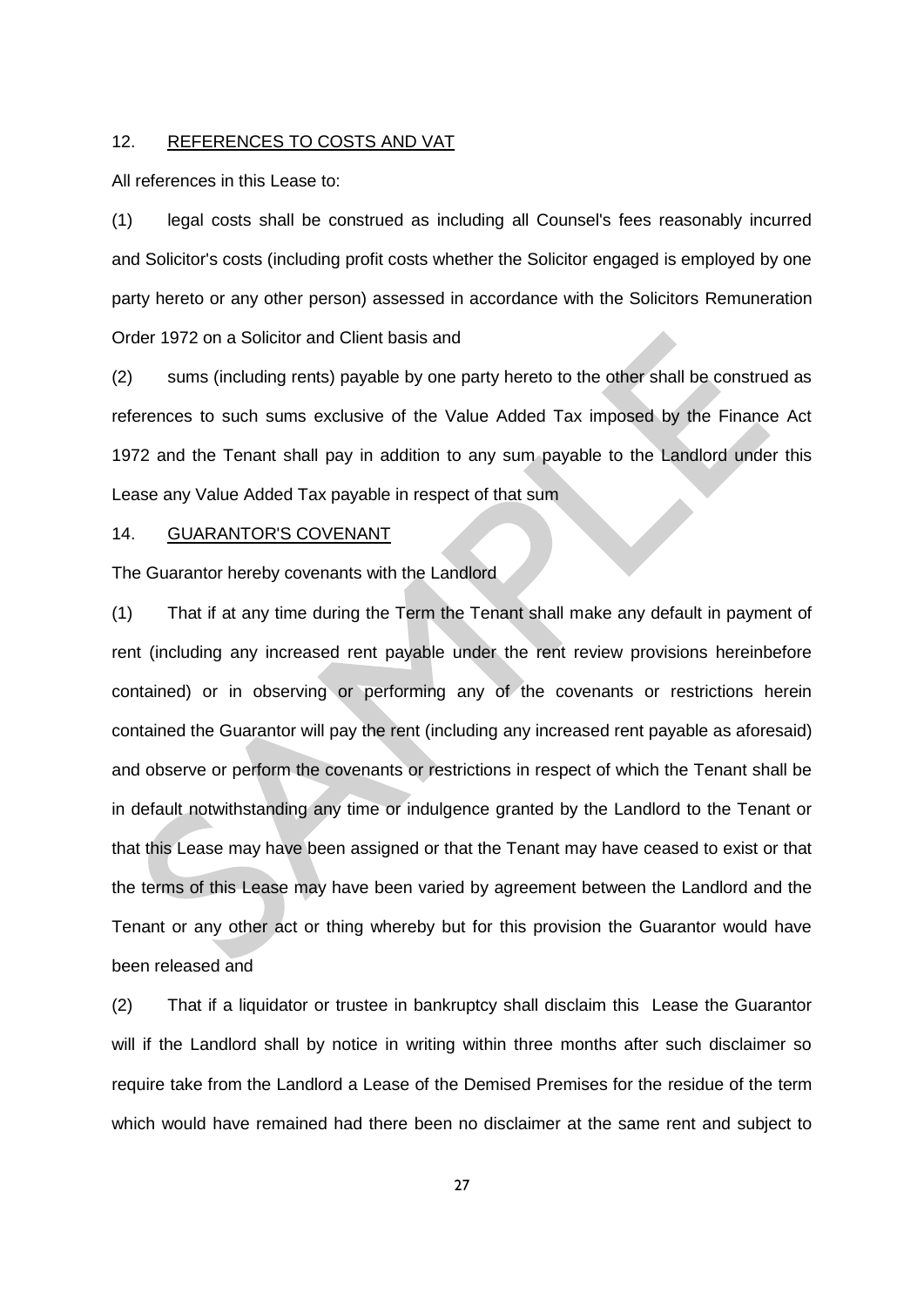the same covenants and restrictions as in this Lease with the exception of this Clause such new Lease to take effect from the date of the said disclaimer and in such case the Guarantor shall pay the costs of such new Lease and execute and deliver to the Landlord a counterpart thereof

# 15. EXCLUSION OF IMPLIED OBLIGATIONS OF LANDLORD AND EFFECT OF WAIVER

(1) Nothing in this Lease shall render the Landlord liable (by implication of law or otherwise) for the doing of anything which the Landlord has not expressly covenanted to carry out provide or do

(2) No acceptance or demand or receipt for rent by the Landlord after knowledge (actual or implied) by the Landlord or the Landlord's agents of any breach of any of the covenants agreements and obligations on the part of the Tenant herein contained or implied shall operate as a waiver in whole or in part of such breach or of the Landlord's right of forfeiture or re-entry in respect thereof but any such breach shall for all the purposes of this Lease be a continuing breach for so long as such breach shall be subsisting and no person taking any estate or interest under the Tenant shall be entitled to set up any such acceptance of or demand or receipt for rent as a defence in any action or proceedings by the Landlord

(3) Each of the covenants on the part of the Tenant contained or implied by this Lease shall remain in full force both at law and in equity notwithstanding that the Landlord shall have waived or released temporarily or permanently revocably or irrevocably or otherwise howsoever any similar covenant or covenants affecting any adjoining or neighbouring property

### 16. REDEVELOPMENT

It is hereby mutually agreed that if at any time after the expiration of the or the years of the Term the Landlord shall require the Demised Premises for the purpose of reconstruction or redevelopment in whole or part and whether or not in conjunction with other properties then the Landlord shall be entitled to give to the Tenant not less than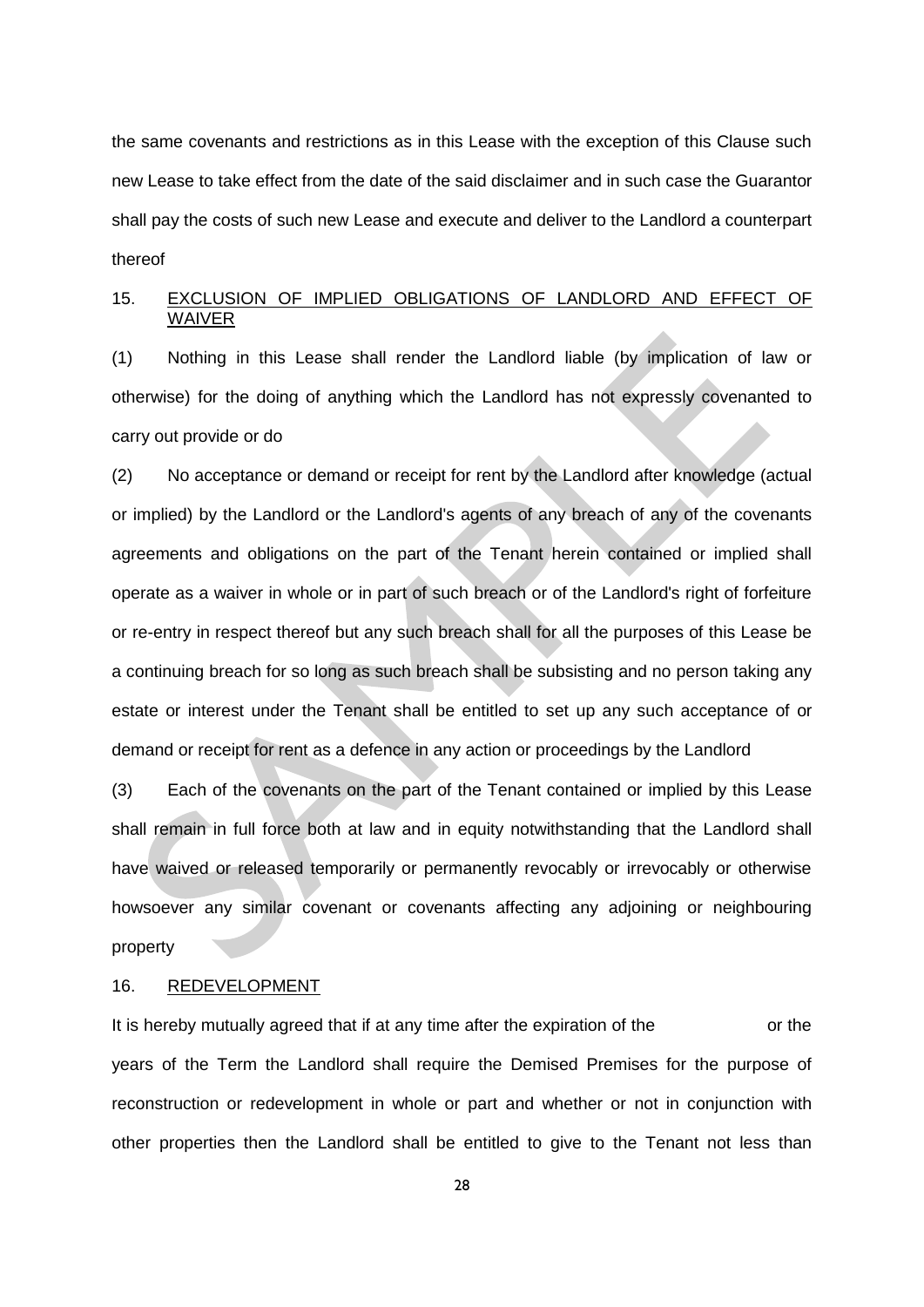months Notice to Quit which said Notice may be given at any time in which case upon the expiry of the said Notice the Term shall cease and determine forthwith but without prejudice to the rights and obligations of either party hereto in respect of any antecedent breach of covenant

## 17. RENEWAL

### EXCLUSION OF PART II OF THE LANDLORD AND TENANT ACT 1954

Pursuant to a Notice served on the Tenant by the Landlord (Receipt of which Notice the Tenant hereby acknowledges) and a Declaration or Statutory Declaration dated the

day of the 201 made by or on behalf of

the Tenant pursuant to Schedule 2 of the Regulatory Reform (Business Tenancies) (England and Wales) Order 2003 the Landlord and Tenant hereby agree under the provisions of Section 38A(3)(b) of the Landlord and Tenant Act 1954 (as amended) that the provisions of Sections 24 to 28 (inclusive) of the Landlord and Tenant Act 1954 are excluded in relation to the tenancy created by this Lease

18. EARLY DETERMINATION

It is hereby mutually agreed:-

Landlord=s Determination

(a) That if any of the events or circumstances listed in the following sub-clauses (a)(i) and (ii) shall happen or arise then (in addition to any other remedy to which he may be entitled under this Lease) the Landlord shall be entitled to give to the Tenant not less than three months= Notice to Quit in which case upon the expiry of such Notice to Quit the Term shall cease and determine but without prejudice to the rights and obligations of either party hereto in respect of any antecedent breach of covenant or condition

(i) If the Tenant shall deviate from or fail to observe or implement the provisions of the Tenant=s Articles of Association or any Mission Statement in each case as in existence at the date hereof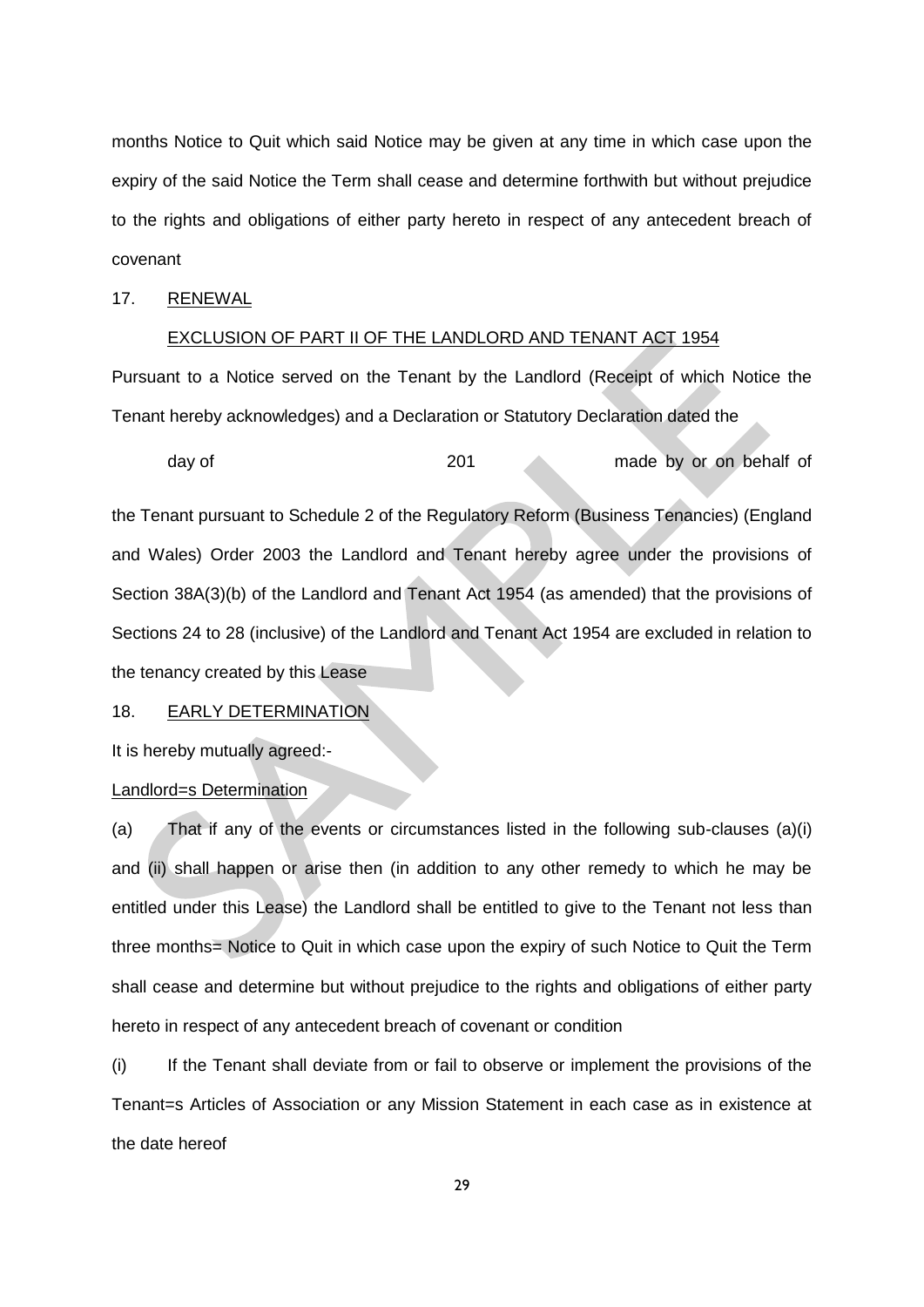(ii) If the Tenant shall make any change or alteration or amendment whatever to the Tenant=s Articles of Association or any Mission Statement

(iii) If there shall be financial or administrative mismanagement of the Community Centre or the user thereof or the hiring out of part or part thereof community support

### Tenant's Determination

(b) If the Tenant shall desire to determine the Term at any time and shall give to the Landlord not less than three months' notice in writing of such desire and shall up to the time of the expiry of such notice pay the rent and observe the covenants and conditions of this Lease then on the expiration of such notice the Term shall absolutely cease and determine but without prejudice to any antecedent right of action or remedy of either party against the other

# 19. CERTIFICATE

The parties hereby certify that there is no agreement for Lease to which this Lease give effect

I N W I T N E S S whereof the Landlord {and the Tenant} has/ have caused its/their respective Common Seals to be hereunto affixed {and the Tenant has hereunto set his hand} the day and year first before written

**THE COMMON SEAL** of the **MAYOR** ) **AND BURGESSES OF THE LONDON** ) **BOROUGH OF HARINGEY** was ) affixed by Order (1999)

### Authorised Officer

EXECUTED as a DEED by the Tenant acting by it's duly authorised: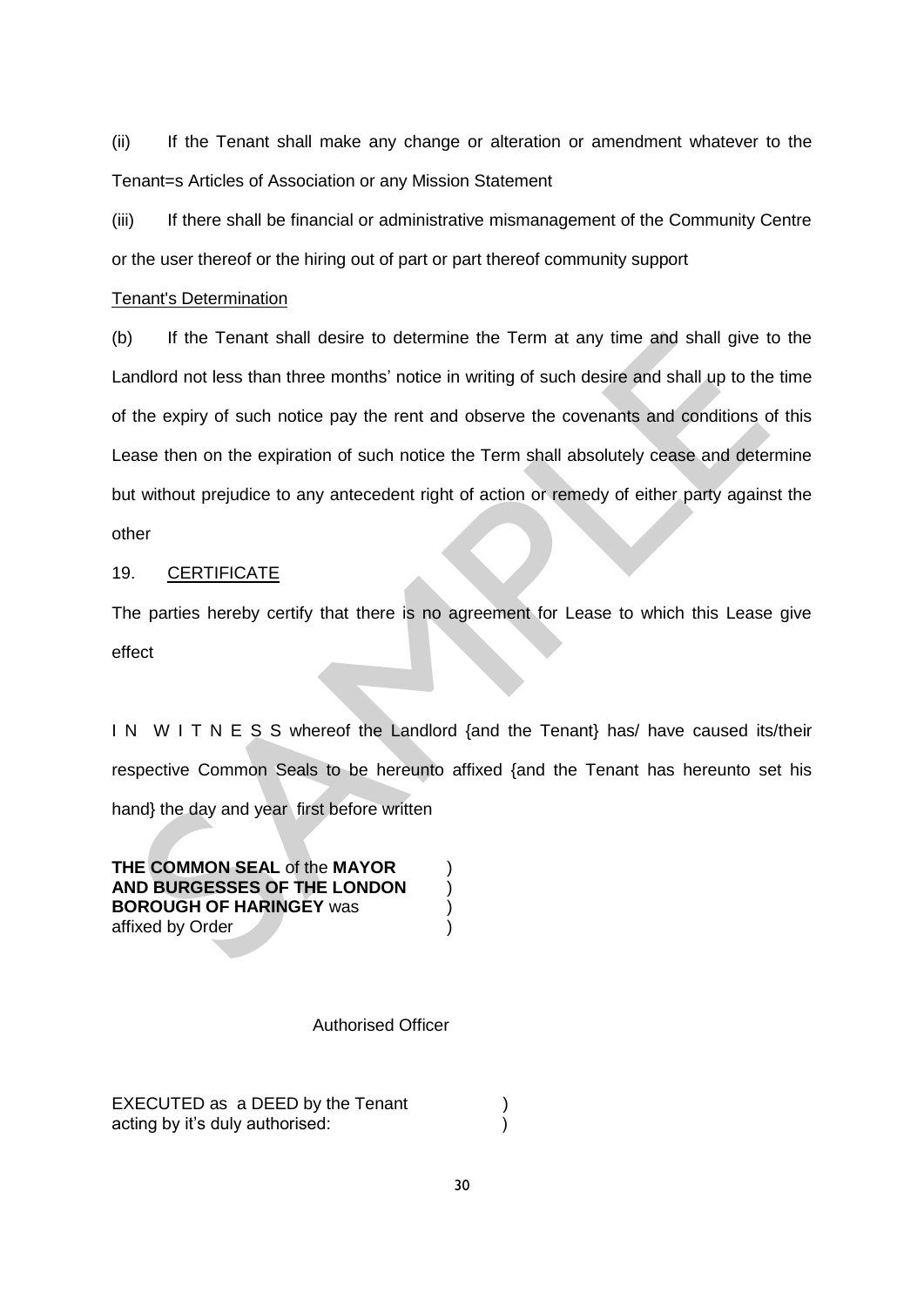Director

Director/Secretary